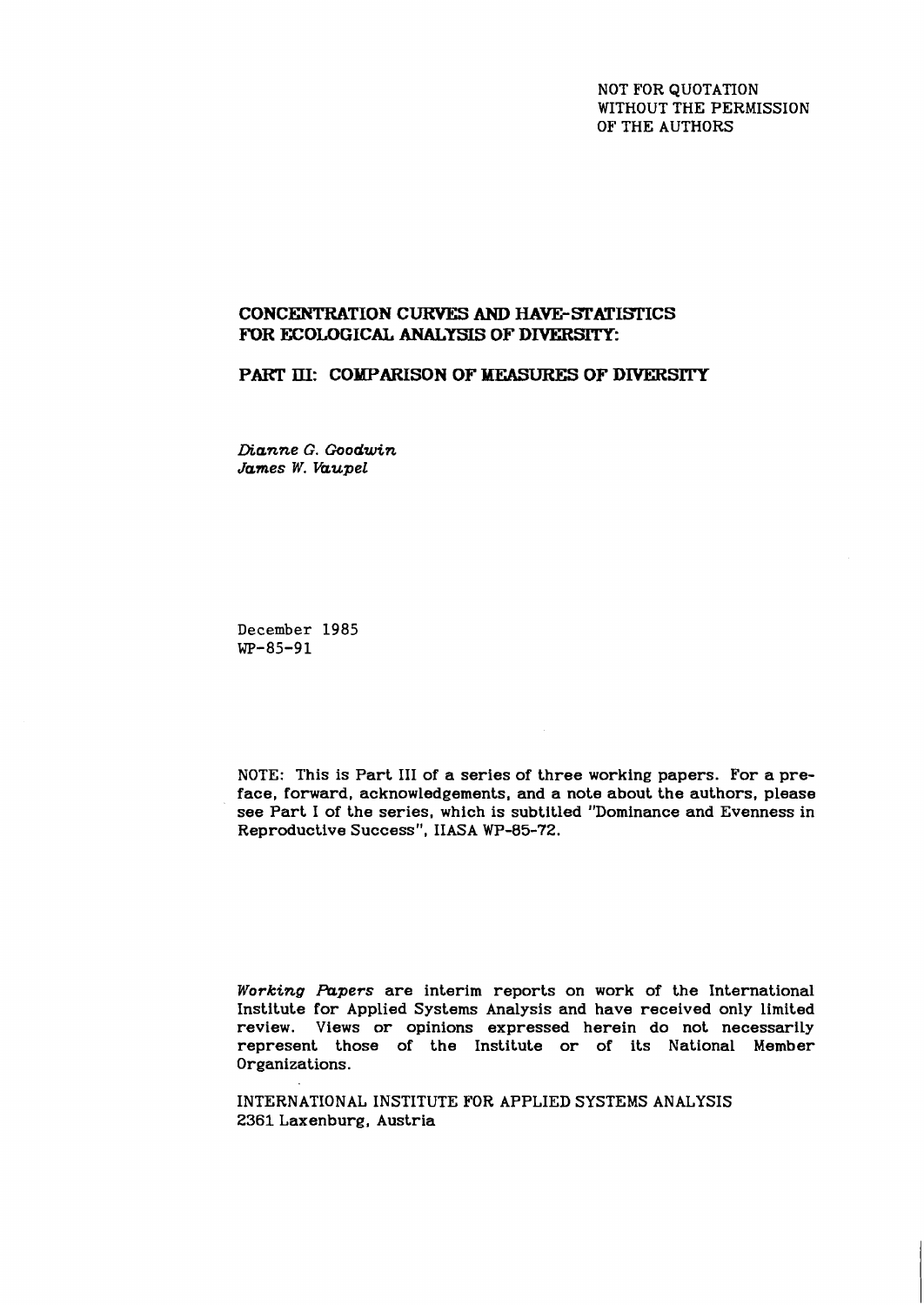# **Contents**

| Orientation                                                   | 1            |
|---------------------------------------------------------------|--------------|
| Principles for Judging Measures of Evenness                   | 1            |
| 1. The Anonymity Principle                                    | 2            |
| 2. The Relativity Principle                                   | $\mathbf{z}$ |
| 3. The Replication Principle                                  | $\mathbf{z}$ |
| 4. The Transfer Principle                                     | 3            |
| Which Measures are Consistent?                                | 4            |
| Sources of Confusion                                          | 7            |
| Desirable Properties of Measures of Evenness                  | 10           |
| 1. Standardization                                            | 10           |
| 2. Intelligibility                                            | 11           |
| 3. Decomposibility                                            | 13           |
| 4 and 5. Sensitivity and Robustness                           | 13           |
| Diversity                                                     | 14           |
| Measures of Diversity                                         | 16           |
| Applications                                                  | 18           |
| 1. Lifetime Reproductive Success of Male vs. Female Bullfrogs | 18           |
| 2. Diversity in a Community of Herbaceous Plants              | 18           |
| 3. Birds of a Feather                                         | 18           |
| Correlations Between Measures of Evenness                     | 22           |
| Conclusion                                                    | 24           |
| References                                                    | 26           |

 $\mathcal{L}^{\text{max}}$ 

 $\cdot$  |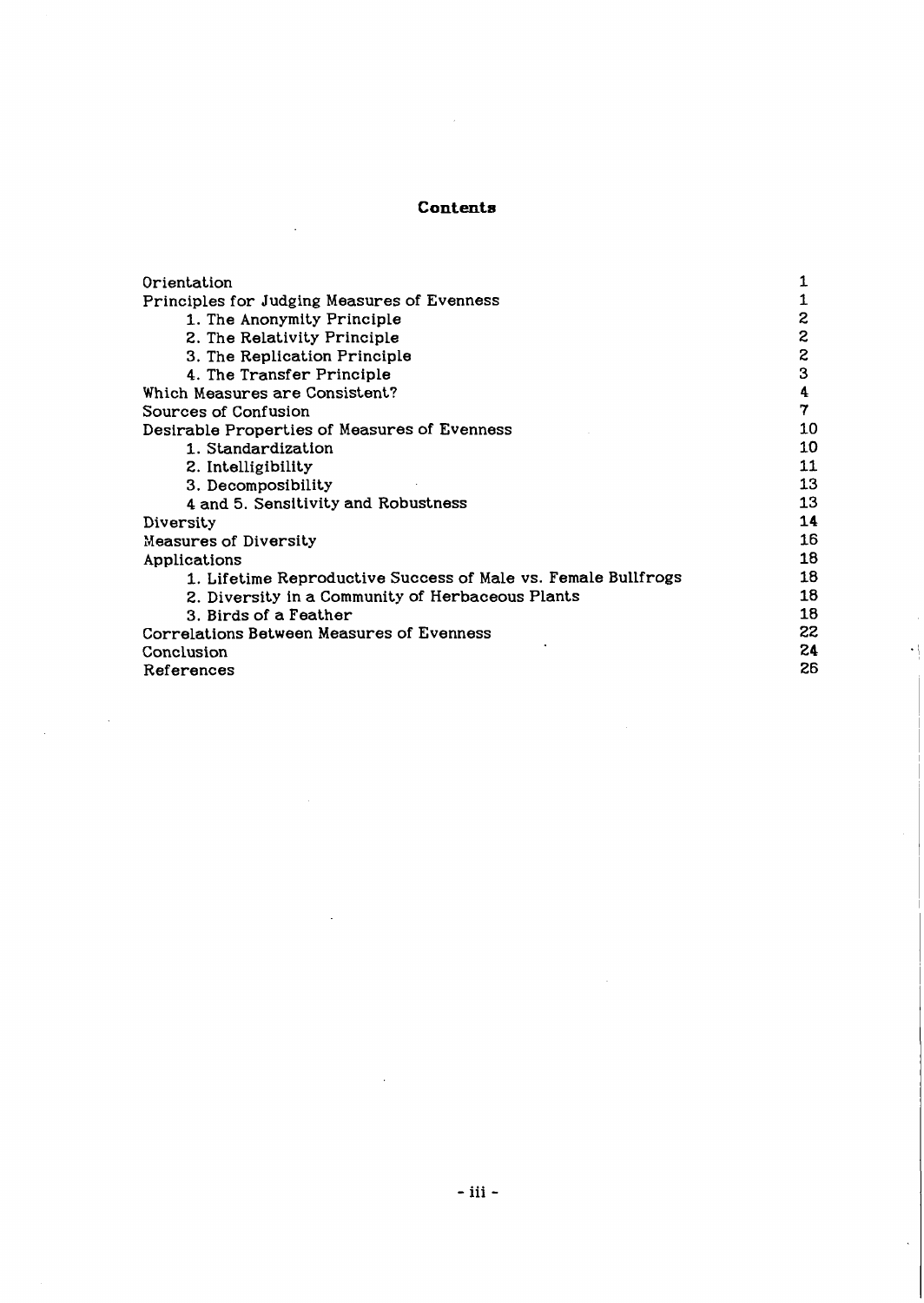# **CONCEMTRATION CURVES AND HAVE-ETATISi7CS FOR ECOLOGICAL ANALYSIS OF DIVERSITY:**

# **PART III: COMPARISON OF MEASURES OF DrVERSlTY**

*Dianne G. Goodwin and James W. VaupeL* 

#### **ORIENTATION**

Given the central importance of diversity in ecology and the life sciences more generally, it is not surprising that a variety of methods and measures have been developed to describe and summarize diversity. In the two previous parts of this series of papers, comparisons were drawn between concentration curves and frequency distributions, the most widely used graphical display of variation, and between concentration curves and dominance-diversity curves. This final part of the three paper series compares various statistics that might be used to summarize diversity, with a focus on the usefulness of have-statistics as a supplement to more traditional measures. The first section of our discussion lays out some reasonable criteria and principles that good measures of diversity should satisfy: some traditional measures violate at least one of the criteria; the have-statistics pass the hurdles and have some desirable properties in addition. We then illustrate the use of different measures by way of examples drawn from Howard's studies of bullfrogs (discussed in Part I), the study of species diversity among diatoms (discussed in Part 11), an analysis of mating systems of various birds, and a survey of human fertility in 41 countries.

#### **PRINCIPLES FOR JUDGING MEASURES OF EVENNESS**

The literature on measures of diversity is so vast and chaotic (see, e.g., Hurlbert 1971, Patil and Taillie 1982, Peet 1974, and Rao 1982b for overviews) that it is impossible to make headway without a clear goal and some principles of navigation. Our goal is to try to gain some understanding of the uses and limitations of have-statistics and concentration curves by comparing them with other kinds of measures of diversity. We will base this comparison on some principles and desir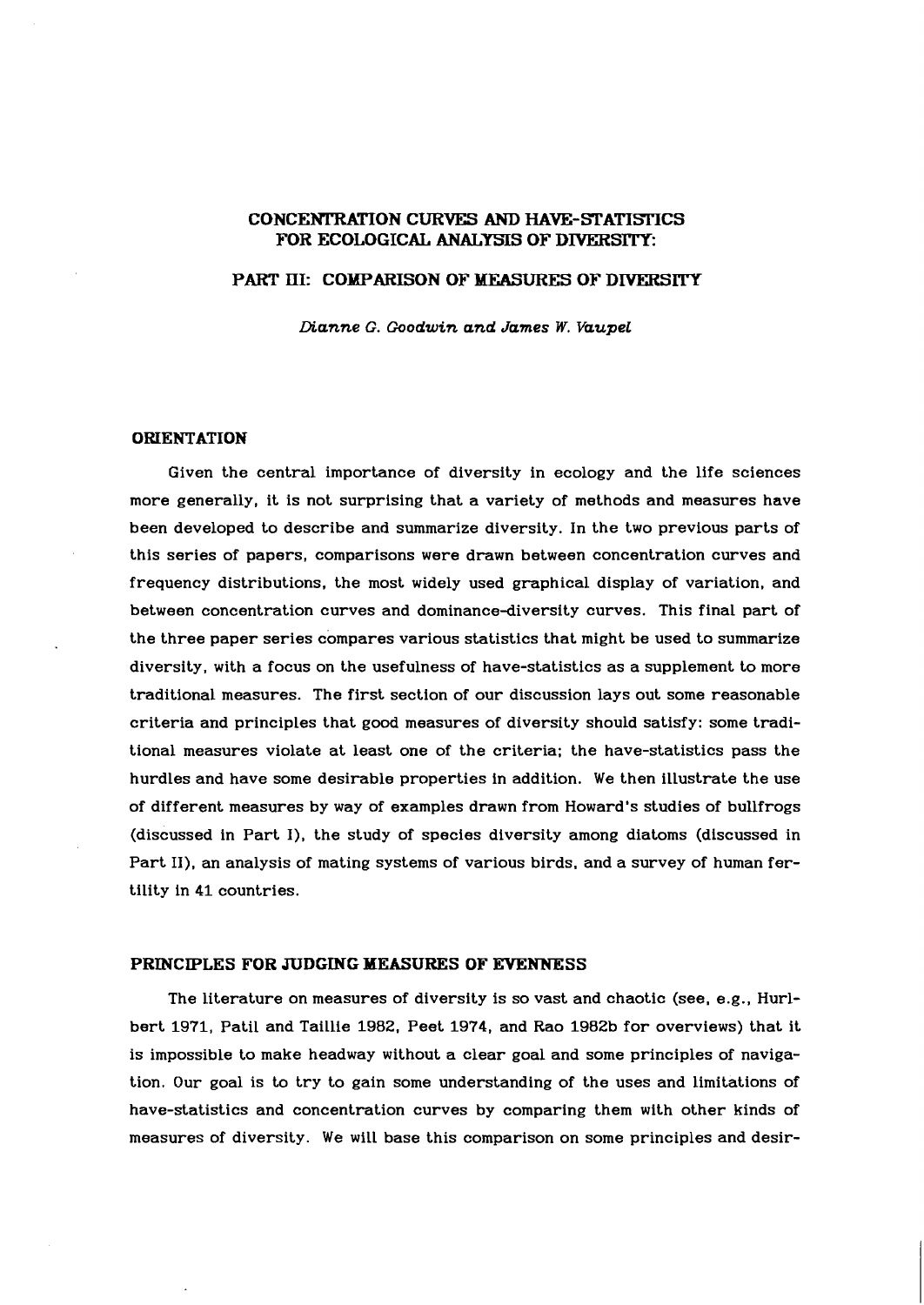able properties of diversity measures.

For our purposes. it is convenient to begin with the aspect of diversity known as evenness. There is widespread agreement among researchers who have thought about the principles that a measure of evenness should satisfy (e.g., Marshall and Olkin 1979, Foster 1985) that the following four principles are reasonable. For expository simplicity, we use  $x$  to mean individual, species, or any other "have" and we use  $y$  to mean offspring, zygotes, mates, members of a species, or any other "had".

#### **1. The Anonymity Principle**

Consider any two  $x$ 's in a population. Suppose they can be identified: for convenience, call one Harry and the other Larry. Suppose one has  $y$  and the other has  $y'$ . An evenness measure should not change if Harry is the one with  $y$  rather than the one with  $y'$ .

#### 2. **The Relativity Principle**

Evenness should depend only on the relative amount, i.e., the proportion of the total, each  $x$  has and not on the absolute amount. Consider, for instance, a population with two  $x$ 's, one having 70% of the  $y$ 's and the other having 30%. Evenness should be the same regardless of whether the total number of  $y$ 's is ten, a thousand, or a million.

#### **3. The Replication Principle**

Suppose a population is replicated so that there are now **m** identical populations. Suppose the m populations are combined into a new population with **m** times as many  $x$ 's. The evenness of this new population should be the same as the evenness of the original population. For instance, suppose the original population consists of two  $x$ 's, one having 70% of the  $y$ 's and the other having 30%. After a single replication and combination, the new population will consist of four  $x$ 's, the top half (i.e., top two) having 70% of the y's and the bottom half having 30%. Evenness should remain the same.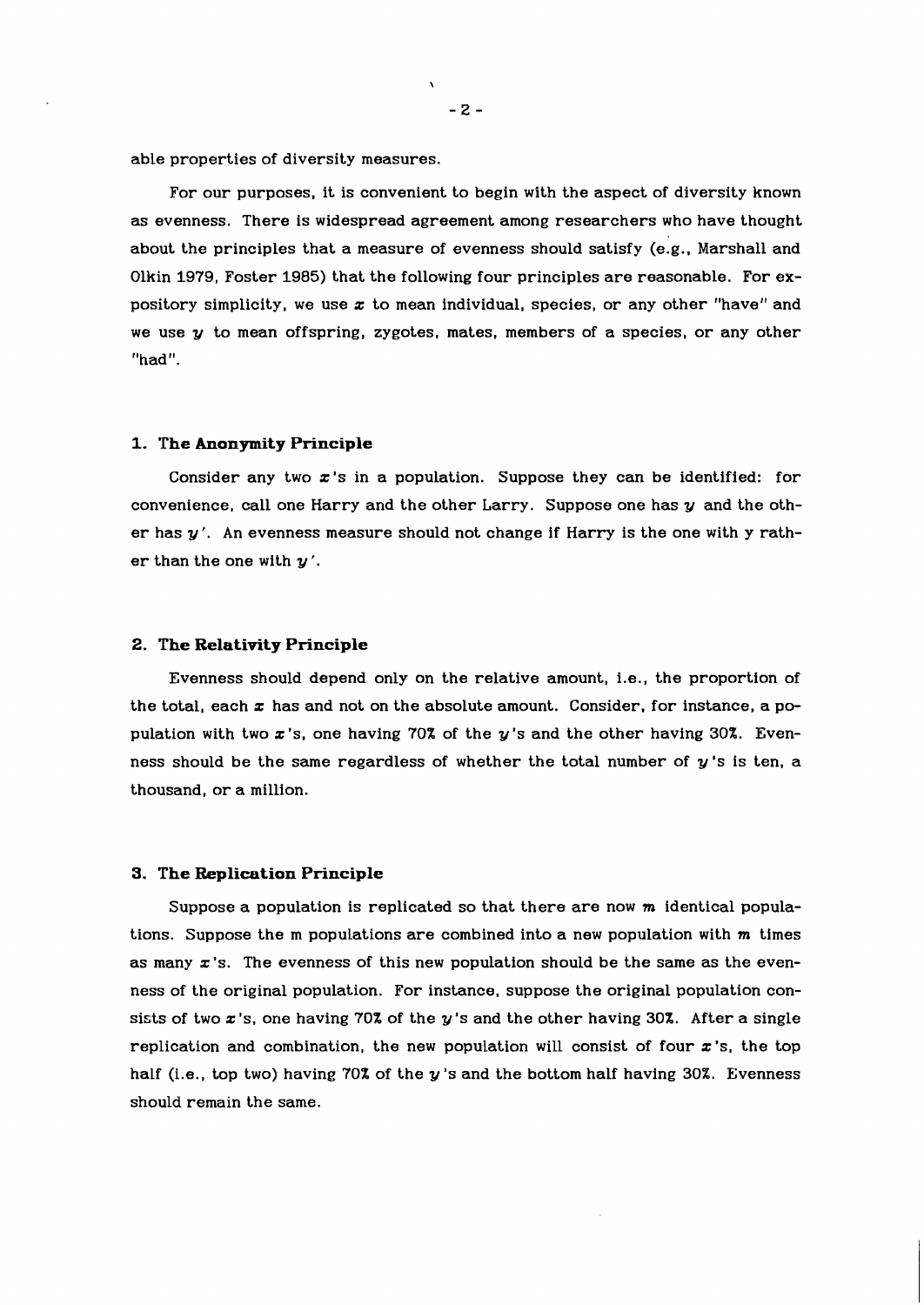#### **4. The Transfer Principle**

Consider any two  $x$ 's in a population such that one has  $y$  and the other has somewhat fewer,  $y - d$ . Suppose a transfer is made such that the first x now has even more,  $y + c$ , and the second x has even fewer,  $y - d - c$ . According to the Fully-Responsive Transfer Principle, an evenness measure should decrease. According to the Partially-Responsive Transfer Principle, an evenness measure should not increase and there should be at least one pair of  $x$ 's such that such a transfer would result in a decrease in the evenness measure. Note that the Fully-Responsive Transfer Principle implies a transfer from a "poor" **z** to a very rich x should decrease evenness by more than an equal transfer to a not-so-rich **z,** and the Partially-Responsive Transfer Principle implies that such a transfer from the poor to the very rich should decrease evenness by at least as much as a transfer to the less rich.

A measure of evenness that is consistent with principles 1, 2, and 3 and with the partially-responsive version of principle 4 might be called a consistent measure. A measure consistent with 1, **2,** and 3 and the fully-responsive version of 4 might be called a strictly-consistent measure. As documented below, three of the most commonly used "measures of evenness" are neither consistent nor strictlyconsistent.

It turns out that the four principles have a close relationship with concentration curves, as follows. If and only if the concentration curve for one population lies between the curve for another population and the diagonal line at all points between **0** and 1, will any consistent measure of evenness indicate that the evenness of the first population is greater than the evenness of the second population. Hence, if one concentration curve lies under another it can be said that the first population is definitely more even (regardless of the measure of evenness used) than the second population. This is one of the key reasons that concentration curves are so useful and why the central role of concentration curves in the analysis of evenness is, as Allison (1978) put it, "virtually unquestioned" by economists, other social scientists, and mathematicians who have studied inequality.

If one concentration curve is lower than a second curve at some points but at other points the curves either touch or run along together, then all strictlyconsistent measures of evenness will indicate that the first population is more even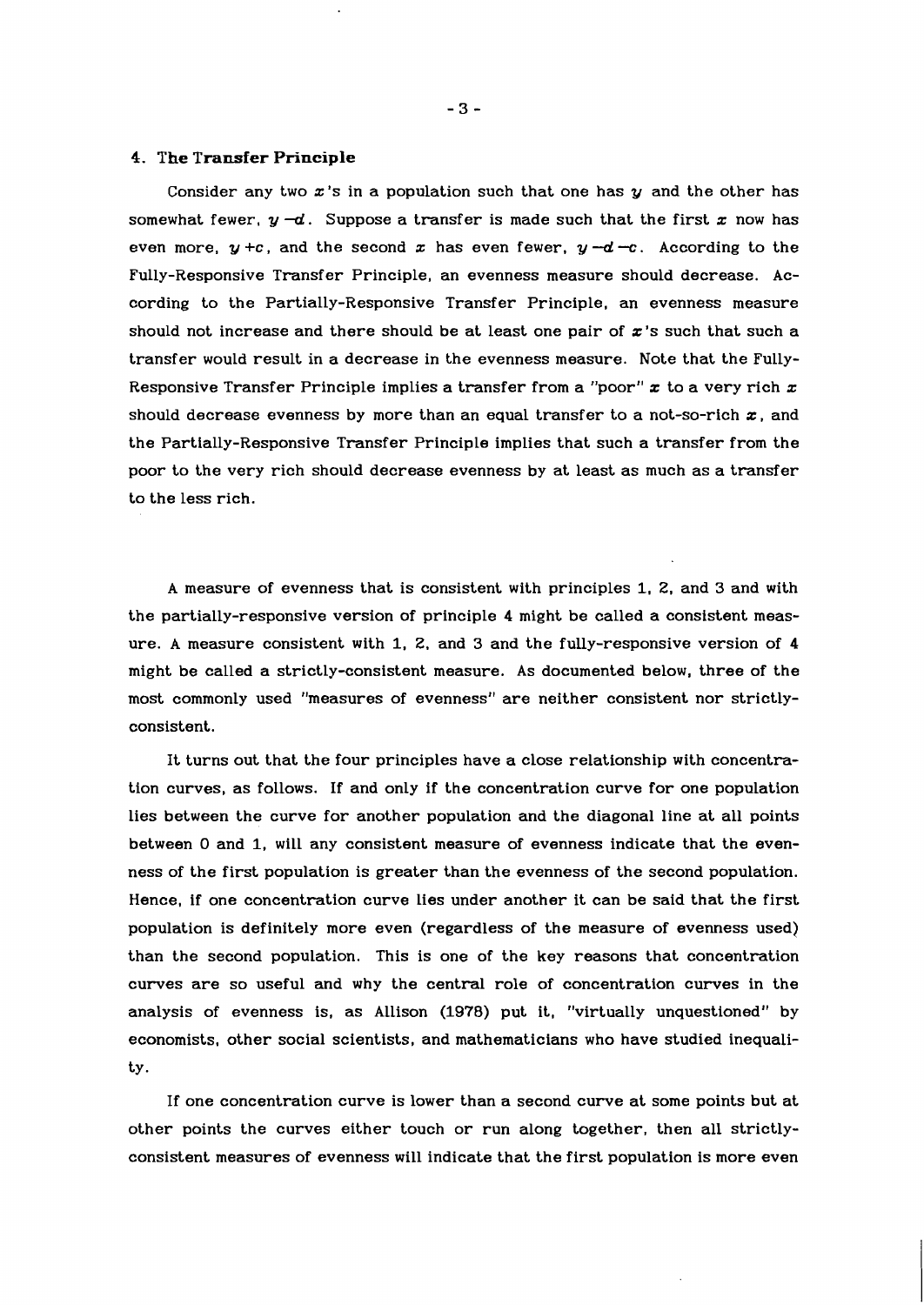than the second. Depending on the measure and on where the curves touch, a measure that is consistent but not strictly-consistent may indicate either that the two populations are equally even or that the first population is more even than the second. Consequently, it is possible to reformulate the criteria for a measure of evenness as follows:

- a measure of evenness is strictly-consistent if and only if the measure gives a lower value of evenness to a concentration curve that lies outside another concentration curve at at least some points and never lies inside the other concentration curve.
- a measure of evenness is consistent if and only if the measure gives a lower value of evenness to a concentration curve that lies outside of another concentration curve at all points between **0** and 1 and gives a lower or equal value of evenness to a concentration curve that either lies outside or touches another concentration curve at all points.

These two criteria might be called the concentration-curve criteria.

In our empirical analyses, on occasion the concentration curves crossed over. In these cases two different summary measures may give the two populations a different ordering:' according to some measures, the first population may be more concentrated and according to other measures, the second population may be more concentrated or, at least, equally concentrated. The differences in the measures were small and when a number of populations were considered the rankings according to different measures tended to be more or less the same. This highlights the importance of concentration curves themselves as compared with any particular summary measure.

#### **WHICH MEASURES ARE CONSISTENT?**

Many measures have been used to capture the evenness of a population; we consider only the most commonly used measures, as well as various have-statistics. Among these measures the following distinctions can be made:

- The havehalf, haveall, and other have- $x$  measures are consistent measures of evenness.
- The halfhave and other y-have measures are consistent measures of unevenness. That is, these measures are consistent with the four principles of evenness, except that the measures decrease as evenness increases.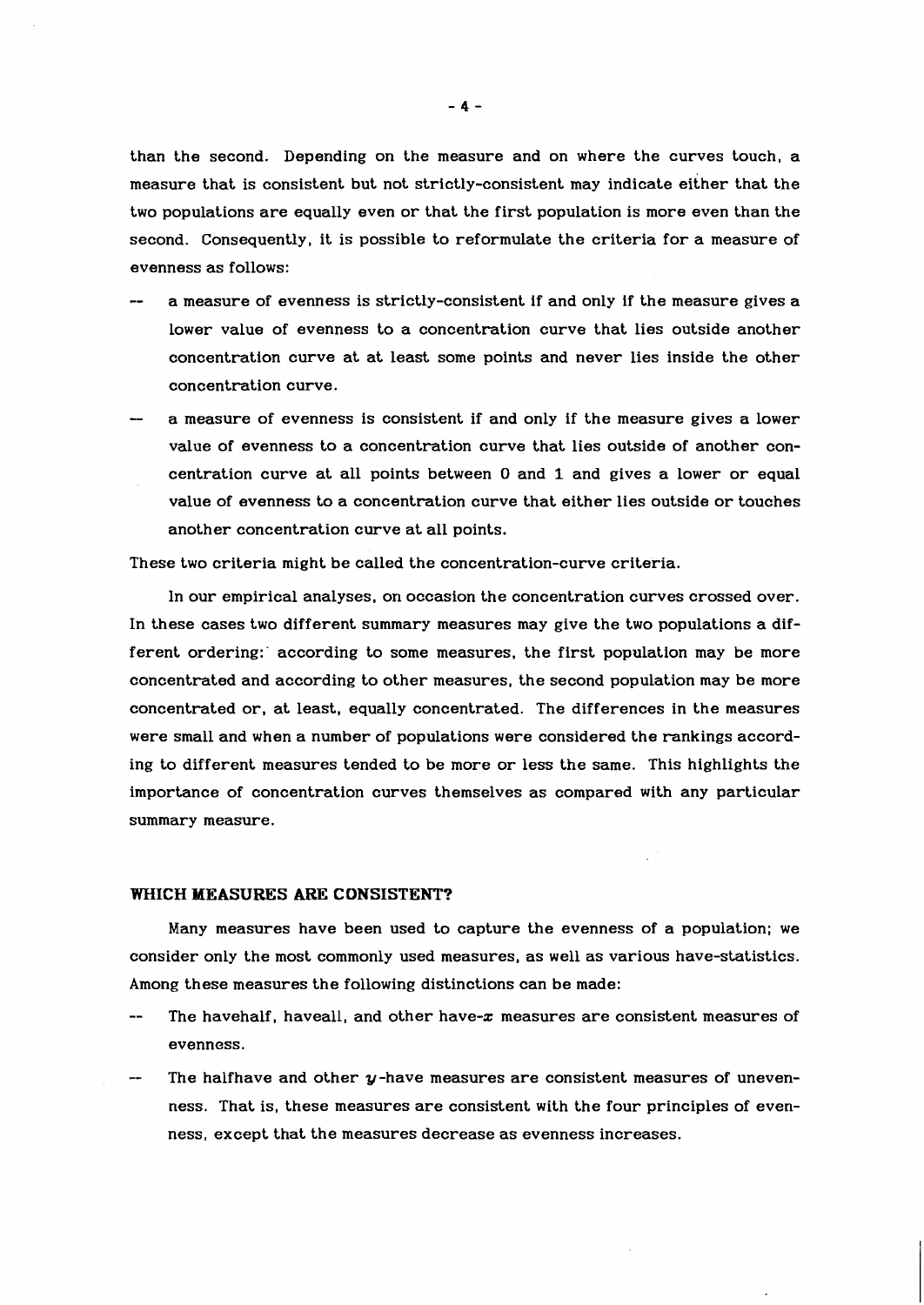- The havenone is a consistent measure of unevenness.
- The Gini coefficient, which is usually defined as the proportion of the area above the diagonal line that lies between the diagonal line and a concentration curve, is a strictly-consistent measure of unevenness. An alternative expression for the Gini coefficient is

$$
\frac{\sum\limits_{i}^{n} |p_i - p_j|}{2N}
$$

where  $p_i$  is the proportion of total  $y$ 's attributable to the *i*'th  $x$  and  $N$  is the number of **x** 's.

The coefficient of variation and Crow's I, which equals the square of the coefficient of variation, are both strictly-consistent measures of unevenness. Crow's  $I$ is usually defined as the ratio of the variance in number of offspring divided by the square of the mean number of offspring. This ratio reduces to:

$$
N\sum_i p_i^2-1
$$

The core of this expression, it might be noted, is Simpson's well-known index of dominance:

$$
\sum_i p_i^2
$$

Another expression for Crow's  $I$  is:

$$
\frac{\sum\limits_{i} \sum\limits_{j} (p_i - p_j)^2}{2}
$$

This expression is intriguingly analogous to the formula for the Gini coefficient.

One of the entropy measures proposed by Thiel, namely

$$
\ln N + \sum_i p_i \ln p_i
$$

(where In denotes the natural logarithm) is a strictly-consistent measure of unevenness.

The most commonly used "measure of evenness", Pielou's J', is not a consistent measure of evenness. The measure  $J'$ , given by

$$
J' = \frac{H'}{H_{\text{max}}'}
$$

 $\bullet$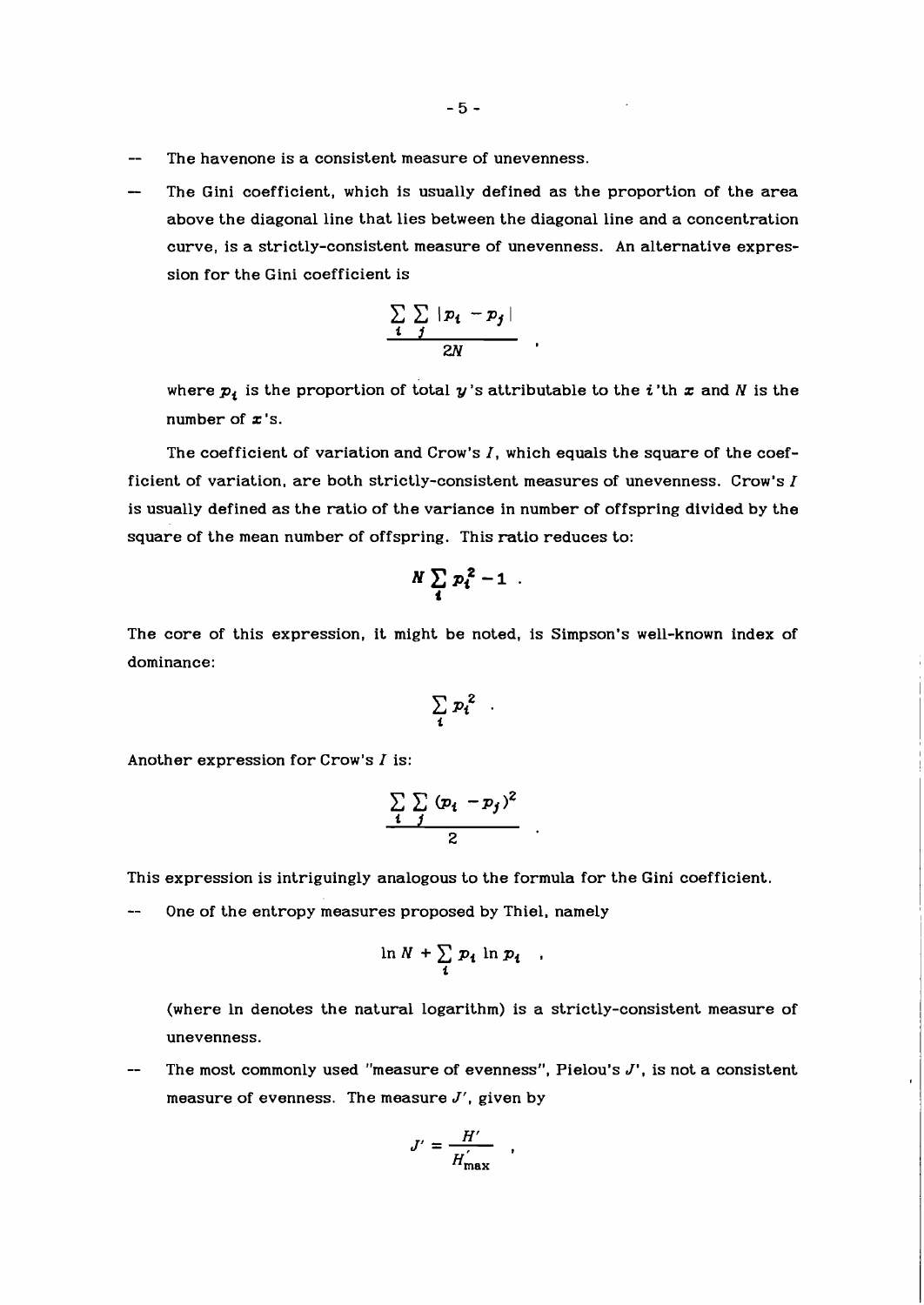where  $H'$  is Shannon's measure of information (or entropy),

$$
H' = -\sum_{i} p_i \ln p_i
$$

and

$$
H'_{\max} = \ln N
$$

violates the replication principle. Consider, for instance, the following example. A population consists of two  $x$ 's with 80% and 20% of the  $y$ 's, respectively. Another population consists of twenty  $x$ 's, the first ten having 8% of the  $y$ 's each and the second ten having 2% of the  $y$ 's each. The second population clearly can be created by replicating the first population ten times. In both populations the top half have 80% and the bottom half have 20% of the  $y$ 's, and the concentration curves for the two populations are identical. However, J' for the first population is 0.72, whereas it is 0.94 for the second population. In general, for any distribution of  $y'$ s among the  $x'$ s, if the number of  $x'$ s increases but the concentration curve remains the same (i.e., as a population is increasingly replicated),  $J'$  will asymptotically approach 1. It might be noted that although Thiel's entropy and J' are both simple transforms of Shannon's measure of entropy, Thiel's entropy is a strictly-consistent measure of evenness whereas J' violates the replication principle.

Pielou's  $J$  is also not a consistent measure of evenness.  $J$  is defined by

$$
J = \frac{H}{H_{\text{max}}}
$$

where  $H$  is Brillouin's measure of information (or entropy),

$$
H=\frac{\ln(\frac{K!}{k_1!k_2! \cdots k_N!})}{K}
$$

where K is the total number of  $y$ 's and  $k_i$  is the number of  $y$ 's of the *i*'th  $x$ . The formula for  $H_{\text{max}}$ , which is the maximum value *H* can attain, can be found in Pielou (1969, p. 233). It is not difficult to show that  $J$  violates both the relativity principle and the replication principle. Consider, for instance, the following three populations: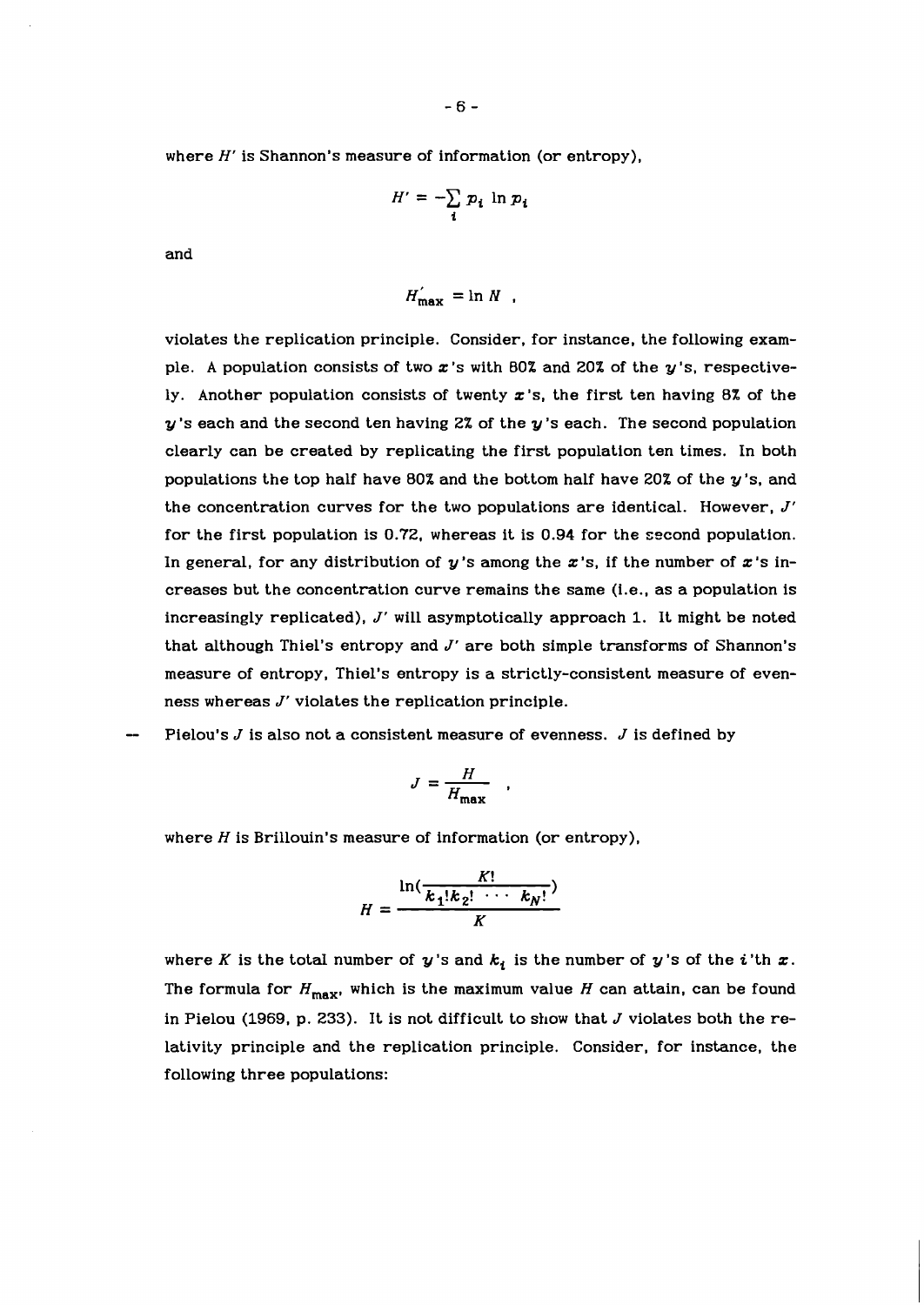- 1) a population with two  $x$ 's, one with 5  $y$ 's and the other with 1  $y$ .
- **2)** a population with two  $x$ 's, one with 50  $y$ 's and the other with 10  $y$ 's.
- **3)** a population with twenty x **'s,** half with 5 y 's each and half with 1 y each.

The concentration curves for these three populations are identical and any consistent measure of evenness should be the same for all three. The value of  $J$ , however, is 0.60 for the first population, 0.64 for the second, and 0.92 for the third. Peet (1974) provides another example demonstrating that  $J$  violates the relativity principle.

- McIntosh's "index of evenness" (McIntosh 1967; Pielou 1969), which we will denote by **Mc,** is not a consistent measure of evenness because it violates the replication principle. The index can be expressed as:

$$
Mc = \frac{1 - \sqrt{\sum_i p_i^2}}{1 - \frac{1}{\sqrt{N}}}
$$

As an example, consider a population which consists of two **z** 's, with 90% and 10% of the y's respectively. Suppose this population is replicated ten times to produce a population in which the top ten  $x$ 's each have 9% of the  $y$ 's and the bottom ten each have 1%. Evenness should be the same in both cases, but McIntosh's index is 0.32 for the first population and 0.92 for the second.

# **SOURCES OF CONFUSION**

The three measures that are not consistent measures of evenness,  $J'$ ,  $J$ , and **Mc,** were all derived by Pielou by standardizing a measure of diversity-Shannon's entropy, Brillouin's entropy, and McIntosh's index of diversity, respectively--so that the standardized measure ranges from zero, when one  $x$  has all the  $y$ 's, to one, when all  $x$ 's have the same number of  $y$ 's. This approach is unsatisfactory on three counts.

First, standardization of a measure of diversity does not guarantee that the resulting measure will be a consistent measure of evenness. If standardization is desired, the correct approach is to appropriately standardize a consistent measure of evenness: the resulting measure will then also be a consistent measure of evenness.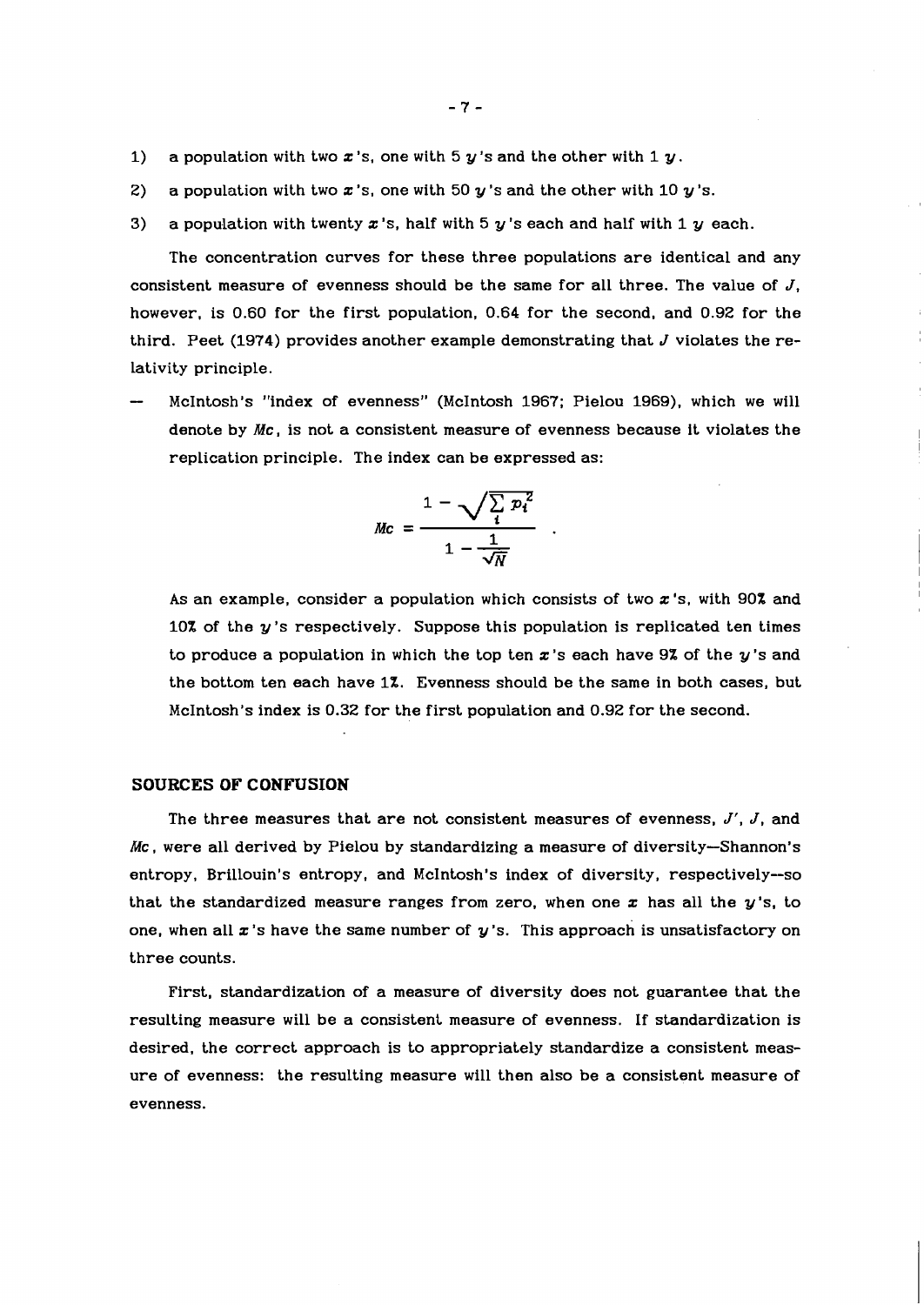Second, standardizing a measure so that its range is from zero to one does not imply that the measure itself is independent of  $N$  (i.e., the number of  $x$ 's). Such standardization merely implies that the **range** of the measure is independent of N. Pielou argues that a measure of evenness should be independent of  $N$ , but her measures are not. The replication principle is a way of defining and operationalizing the idea that evenness should not vary across populations of different sizes  $N$ that are identical in their distribution of the y's. The measures J', J, and **Mc** all violate the replication principle.

Third, a measure that is standardized so that its range stretches from zero to one (or any other interval that does not depend on  $N$ ) will necessarily be inconsistent with the replication principle, i.e., with the idea that evenness should not depend on population size. A population in which one x out of two has all the  $y$ 's is more even than a population in which one z out of **20** has all the y 's because:

- 1. according to the replication principle, a population in which one  $x$  out of two has all the y 's is just as even as a population in which **10** z's out of **20** have all the y **'s,** and
- **2.** according to the transfer principle, a population in which **10** z's out of **20**  have all the y 's is more even that-a population in which one z out of **20** has all the  $y$ 's.

Thus, a measure that gives all populations the same value when one  $x$  dominates cannot be a consistent measure of evenness. On the other hand, a consistent measure must always give the same value to populations that are perfectly even (because of the replication principle). A consistent, reasonable and intelligible way to standardize a measure of evenness is to set the measure equal to  $1/N$  when one z out of **N** has all the y's and set the measure equal to **1** when all z's have equal numbers of  $y$ 's.

The measure  $J$ , which is a standardized version of Brillouin's entropy  $H$ , violates both the replication principle and the relativity principle. It violates the relatively principle because it depends on the total number of  $y$ 's. Pielou argues that  $J$  should be used for fully-censused collections whereas  $J'$ , which is a standardized version of Shannon's entropy  $H'$ , should be used for samples from very large communities. She bases this position on three notions:

1. In information theory, Shannon's entropy "is strictly defined only for an infinite population", whereas Brillouin's entropy is appropriate for messages of finite length (Pielou 1969, p. **231).** However, as Pielou notes, "analogies with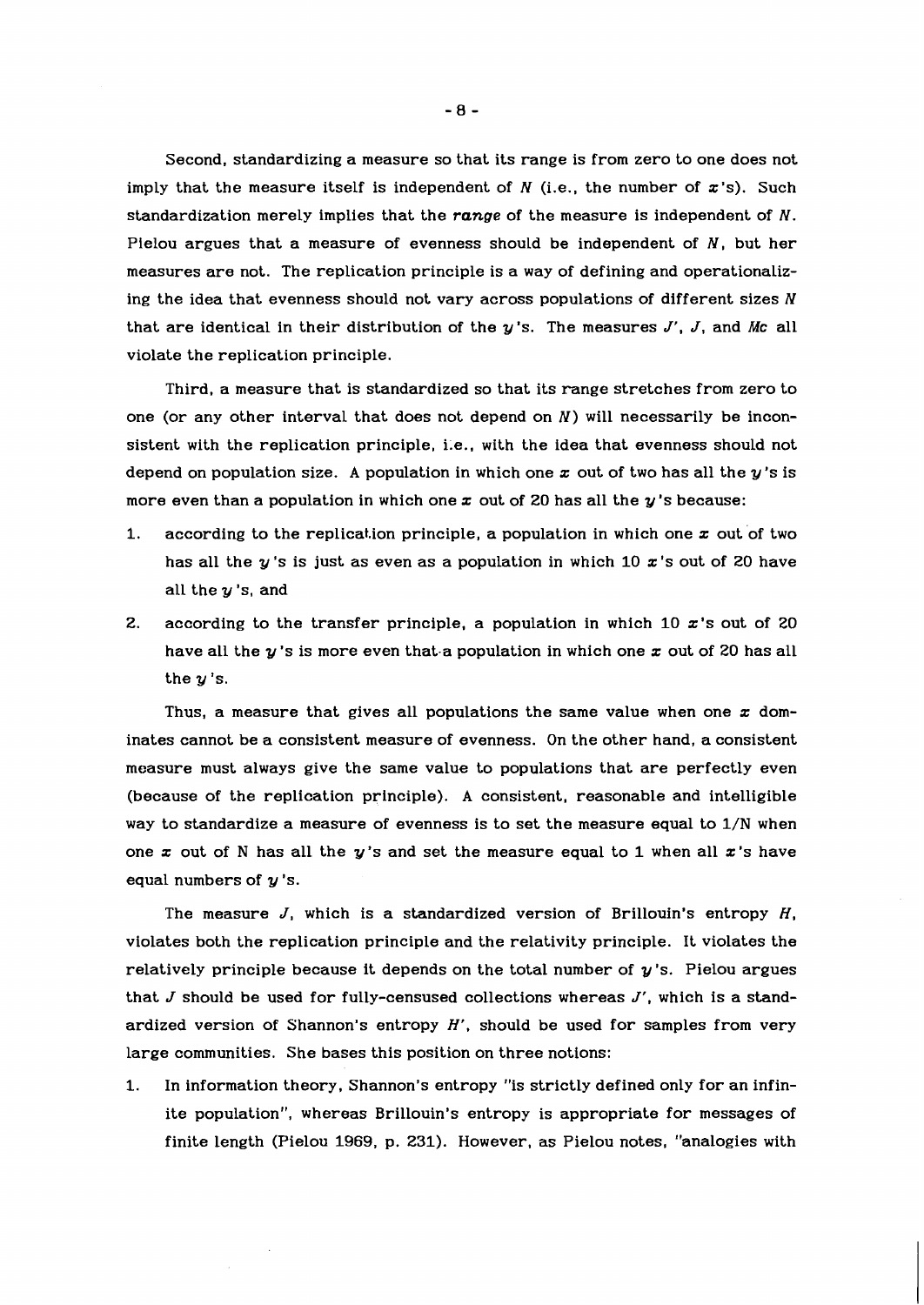information theory ... do not, of course, provide a compelling reason for using  $H'$  and  $H$  in the way just outlined" (Pielou 1975, p. 10). Indeed, why should the diversity or evenness of a population be measured the same way as the information content of a message or code?

- $2.$ "A value of  $H$  is determined from a complete census and hence is free of statistical error whereas a value of  $H'$  is estimated ... and thus has sampling error; estimates of  $H'$  should always be accompanied by estimates of their standard errors" (Pielou 1975, p. 11). Any measure of evenness that is estimated has a sampling error and could be accompanied by an estimate of its standard error. Thus, Pielou's argument here is simply an argument for calculating standard errors and not an argument in favor any particular kind of measure.
- 3. "If, from an indefinitely large community, we take two samples, one small and one large, and treat both as collections, the small collection would be expected to have a lower value of  $H$  than the large collection. This result accords with what we intuitively require of a diversity index..." (Pielou 1975, p. 11). The underlying idea here, as we understand it, is as follows. Consider a community that consists of a large number of different species (the  $x$ 's), some of which have large populations of individuals (the  $y'$ s) and some of which have small populations. If a small sample is taken, many of the rare species are likely to be missed. Hence the diversity of the sample will tend to be less than the diversity of the entire community. This, however, does not imply that an index of diversity-or an index of evenness-should tend to decrease with the size of the sample: indeed, such variation would violate the relativity principle. Rather, the diversity (or evenness) of the sample should be summarized by a measure that is consistent with underlying principles. If it is desired, an estimate of the diversity of the entire community might then be made, using appropriate statistical methods for drawing inferences about a universe from a sample. It might be possible to develop a short-cut approach to estimating the diversity of the entire community: in such an approach, a measure of estimated diversity would have to tend to **increase** as sample size decreased, in order to counterbalance the tendency for small samples to be less diverse than the entire community.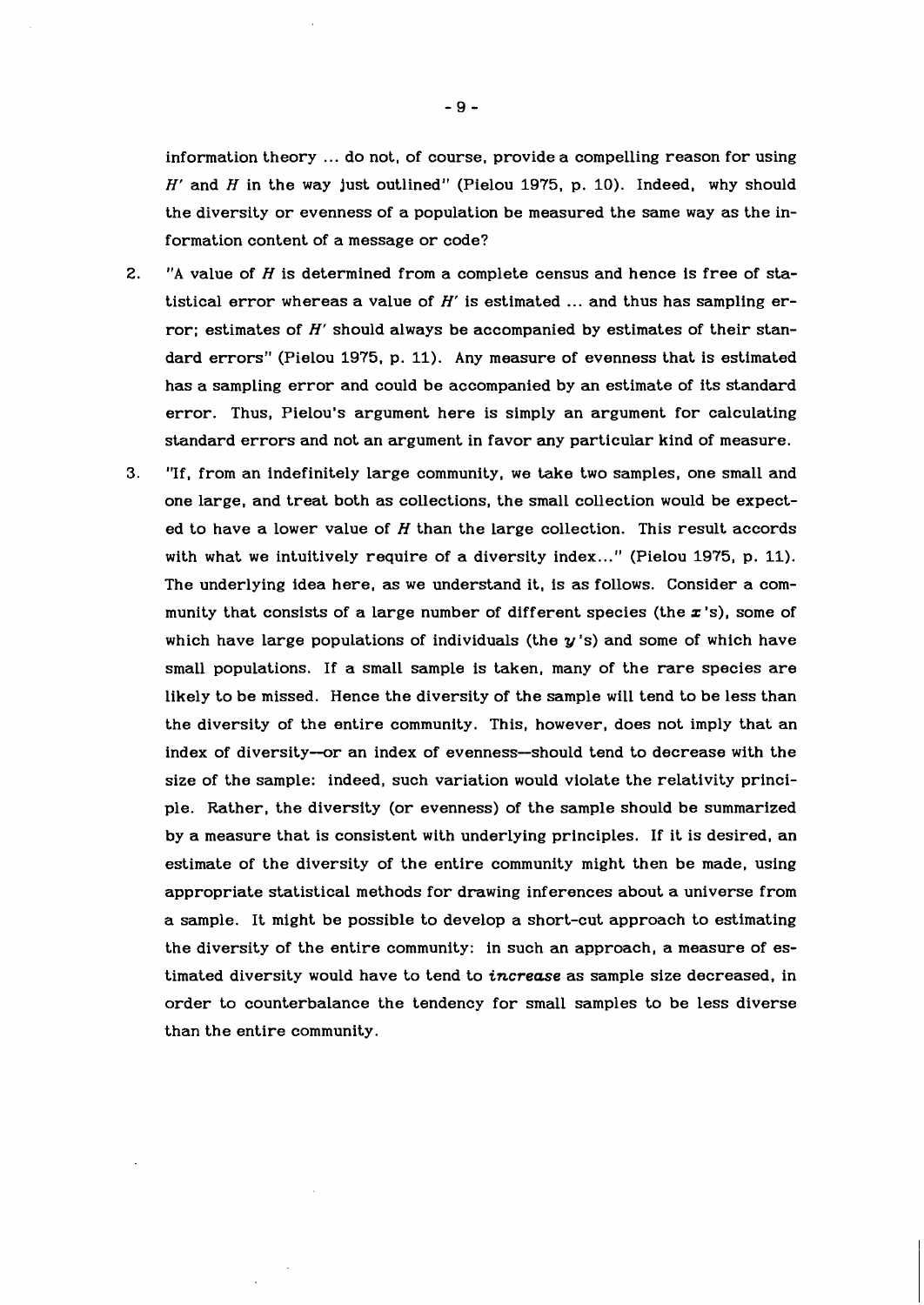#### **DESIRABLE PROPERTIES OF MEASURES OF EVENNESS**

Although the "measures of evenness" most commonly used by ecologists are not consistent with the four principles of evenness or the concentration-curve criterion, a variety of consistent measures of evenness exist. In choosing amongst the alternatives, an analyst might want to consider how the measures compare according to some desirable properties. We consider five such properties below: standardization, intelligibility, decomposibility, sensitivity, and robustness.

## **1. Standardization**

As discussed above, it is often desirable to use standardized measures of evenness that range in value from *1/N* when one z out of *N* has all the y's to *1*  when all  $x$ 's have the same number of  $y$ 's. Only one of the measures discussed above has this property, the haveall statistic. It is not difficult, however, to standardize other measures.

- The havehalf ranges from *1/2N* to *1/2.* Thus, twice the havehalf (a measure which we will refer to as the double-havehalf) is a standardized measure of evenness as is, more generally,  $x$  times any have- $x$  statistic.
- The Gini coefficient ranges from  $1-1/N$  to 0. Hence the complement of the Gini Coefficient (i.e., one minus the Gini coefficient) is a standardized measure of evenness. By analogy to terms such as cosine and colog in which co indicates complement, we will call this measure the co-Gini index of evenness.
- Crow's I ranges from  $N-1$  (for a population in which one  $x$  has all the  $y$ 's) to **0** for- a perfectly even population. Hence,

$$
\frac{1}{I+1} = \frac{1}{N \sum_i p_i^2}
$$

is a standardized measure of evenness. This measure can also be interpreted as the inverse of *N* times Simpson's index of concentration. We will refer to it as the reciprocal-Simpson index of evenness.

Thiel's entropy varies from  $\ln N$  to zero. One transformation that might be used to convert this measure into a standardized measure of evenness is:

$$
e^{-\langle \ln N + \sum_{i} p_i \ln p_i \rangle} = \frac{e^{-\sum_{i} p_i \ln p_i}}{N}
$$

$$
= \frac{1}{N \prod_{i} p_i^{p_i}}.
$$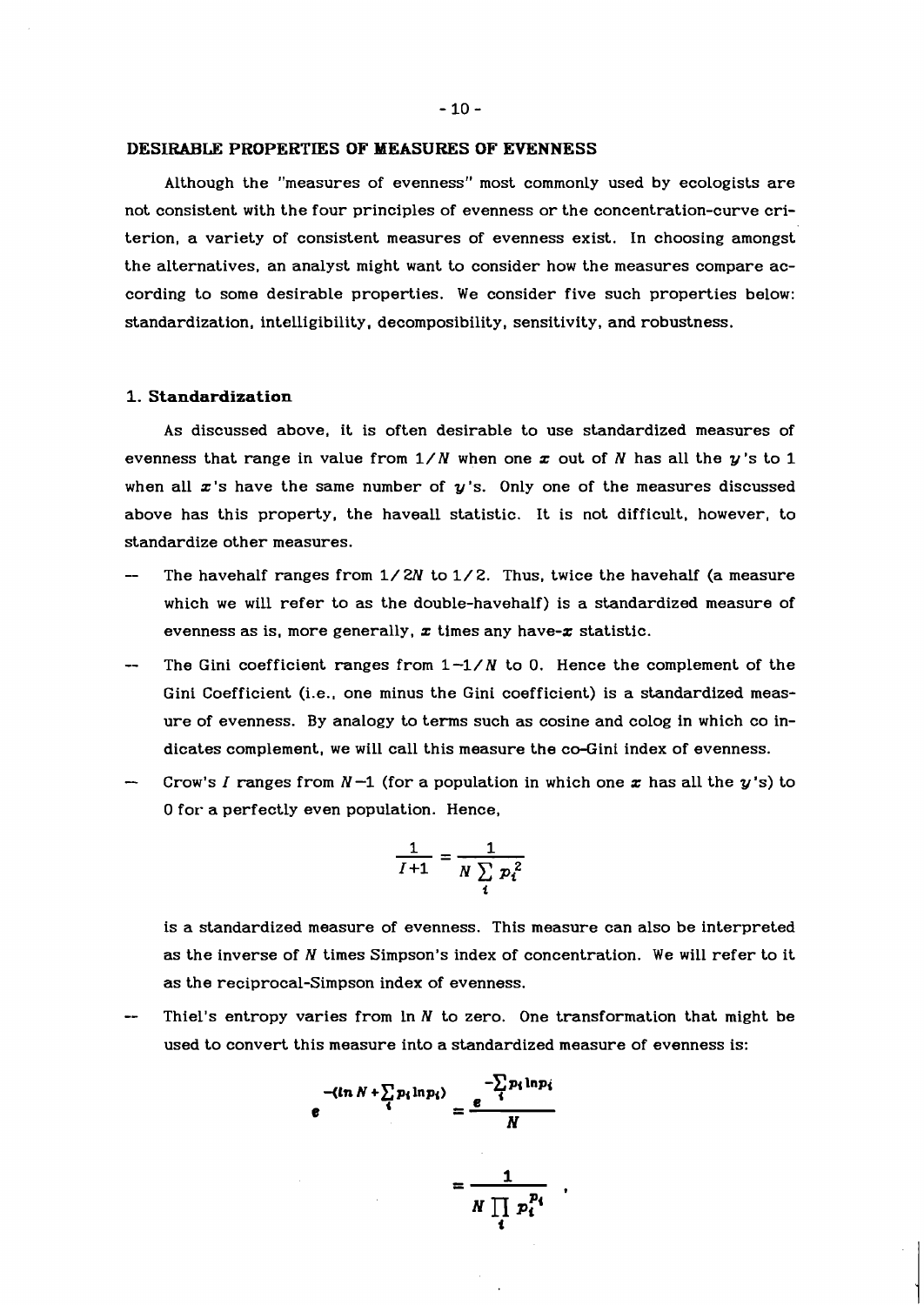(where, by convention, zero times the log of zero is taken as zero and zero raised to the zero power is taken as one.) Buzas and Gibson (1969) proposed this measure as a measure of evenness. It can also be derived by raising e to the Shannon index and then dividing by  $N$ . We will call this measure the exponential-Shannon index of evenness.

It might be noted that concentration curves are standardized in that the vertical and horizontal axes both run from **0** to 1. Thus, it is easy to compare the evenness of two populations merely by examining their concentration curves.

#### **2. Intelligibility**

A second desirable property of measures of evenness is intelligibility. Ideally, a measure should be easy to comprehend, intuitively meaningful, simple to explain to others, and naturally relevant to the problems being addressed. Although there is no disputing taste, and intelligibility is clearly a matter of taste and personal opinion, have-statistics, especially the havehalf and the haveall (or havenone), achieve these goals for us better than any other measures of evenness we are familiar with.

Gini's coefficient has a simple geometric interpretation on a concentration graph as the proportion of the area above the diagonal line that lies between the concentration curve and the diagonal line. Yet its biological interpretation is not directly clear. What does it **mean** if the Gini coefficient is **.3** as opposed to .4?

Simpson's index of dominance,

$$
\sum_i p_i^2
$$

forms the core of two of the indices discussed above, Crow's **1,** 

$$
N\sum_i p_i^2-1
$$

which is a measure of unevenness, and the "reciprocal-Simpson index",

$$
\frac{1}{N\sum_i p_i^2}
$$

which is a standardized measure of evenness. Simpson's index can be interpreted as the probability that two randomly selected **y** 's belong to the same **z,** e.g., the probability that two individuals in a population belong to the same species. This is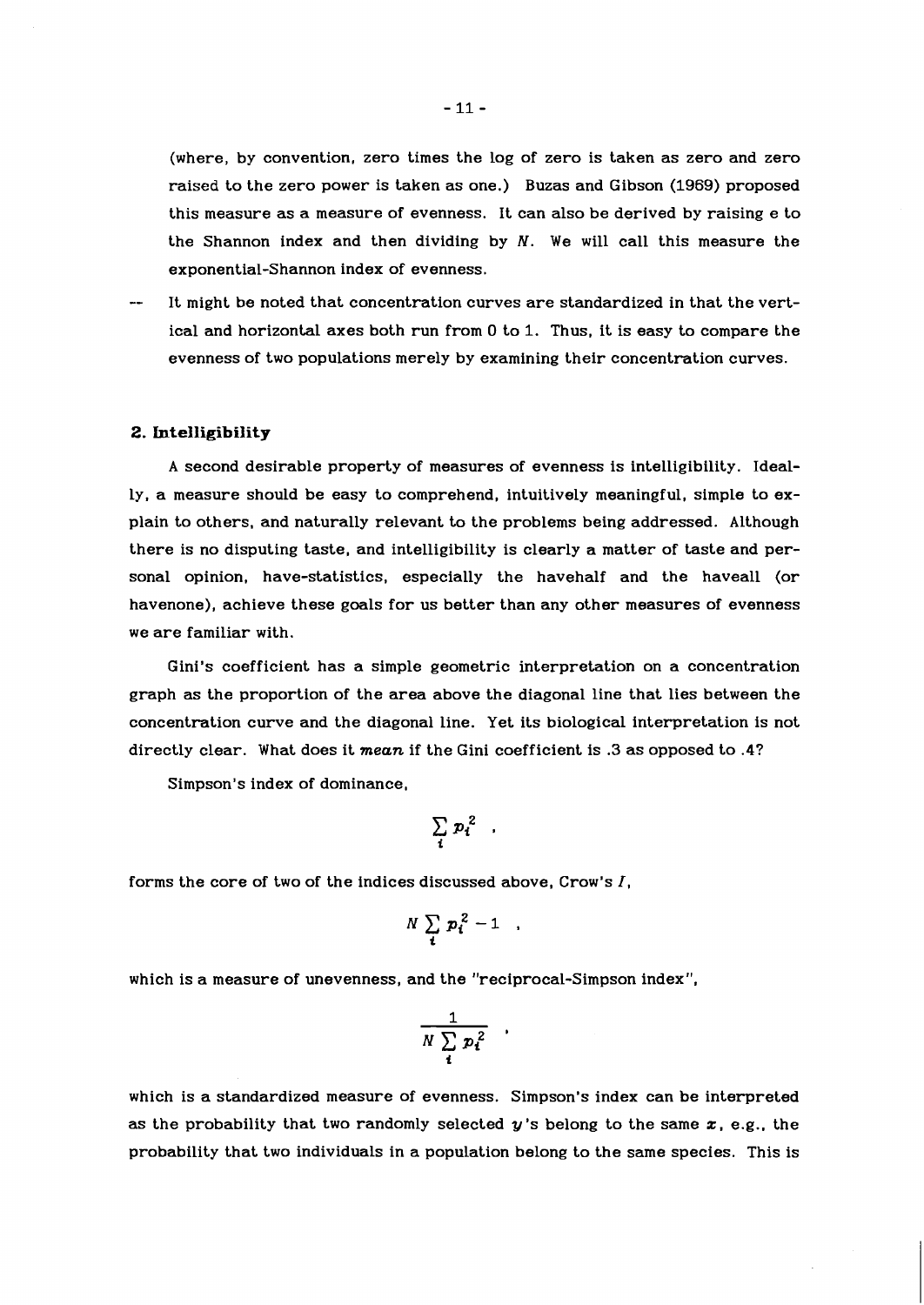a helpful, ecologically-relevant interpretation, but unfortunately the interpretation pertains to Simpson's index rather than to the measures of evenness themselves. Suppose, for instance, that the value of Crow's  $I$  was 9.26 and, correspondingly, that the value of the reciprocal-Simpson measure was 0.097. Without knowledge of  $N$ , it is impossible to convert these values into their Simpson equivalent and even if it was known that  $N$  was thirty-eight, say, the calculation of the value of 0.27 of Simpson's index takes a bit of effort.

Crow's  $I$  has a direct interpretation that has some ecological meaning. Define the "importance" of each  $x$  as the amount of  $y$ 's that  $x$  has and, similarly, define the importance of each  $y$  as the total amount of  $y$ 's the  $x$  that has that  $y$  has. Let  $X$  be the average of the first of these importance variables and let  $Y$  be the average of the second. In the case, for example, of a population of females having broods of children, X would be the average brood size per female and Y would be the average brood size per child. Then it can be shown that

# $Y = X(I+1)$ .

If, as above, I is 9.26, then this implies that the average child has 10.26 times as many siblings (including itself) as the average mother has children. Such a situation could arise if most females have no children and if almost all children come from large families. The relationship between  $X$  and  $Y$  implies that in a stationary population females on average only have  $1/(I+1)$  as many offspring as their own average brood size. Hence, in the example given, the average child would have less than a tenth the offspring her mother had-perhaps because more than ninetenths of each birth cohort leaves no offspring. Preston (1976) provides an interesting discussion of the relationship, for humans, between family sizes of children and family sizes of women.

Latter (1980) argues that entropy "has many convenient properties from a mathematical point of view, but is extremely difficult to interpret genetically". We have not been able to find any helpful biological interpretations of any of the various entropy measures and have not been able to develop much of a feeling for what a Theil entropy of. say. 0.52 means.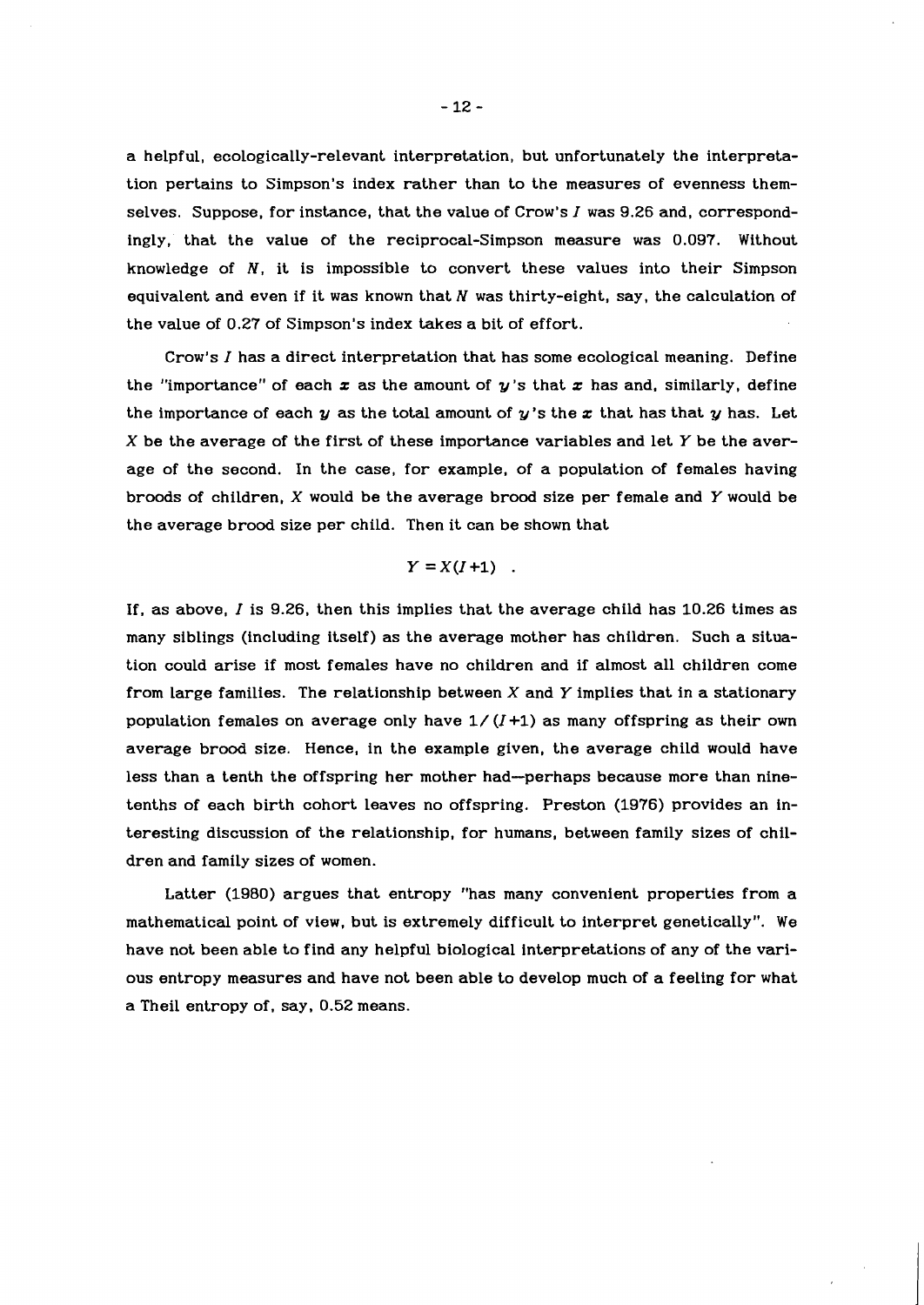#### **3. Decomposibility**

Theil's entropy, like various other measures of entropy, does, however, have the desirable property of decomposibility. Foster (1985) calls decomposition "the most useful property of the Theil entropy measure". Suppose a population is comprised of several groups. Then, as explained by Foster and by Theil (1972), it is possible to calculate a "within-group" entropy and a "between-group" entropy. The within-group entropy measures the average unevenness within the various groups; the between-group entropy measures the unevenness of the distribution where the group mean replaces each group member's  $y$  value. The desirable feature of Theil's entropy is that the value of Theil's measure for the entire population is simply the sum of the within-group and between-group measures.

As discussed by Foster (1985), it is also possible to decompose Crow's I (and some other measures described by Foster) into within-group and between-group components, although the decomposition is somewhat complicated. Patil and Taille (1982) also discuss a number of measures that can be decomposed. We have not yet investigated whether it is possible to find some useful decompositions based on various have-statistics nor have we explored the uses of decomposition in our studies.

#### **4 and 5. Sensitivity and Robustness**

A measure is sensitive if it responds to changes in the underlying data. If the data are known to be accurate, this is a desirable property. If, however, some of the data may be in error, a robust measure that is insensitive to errors is desirable. Hence, for some applications sensitive measures are preferable and for other applications robust measures are indicated. Some measures are sensitive to data in certain ranges-say in the middle of the overall range-and robust to data in other ranges--say at the extremes. In investigating some biological questions, it may be desirable to use a measure that is sensitive to prolific or dominant  $x$ 's but robust to changes in  $x$ 's that have little or no  $y$ 's, but in other analyses the opposite may be the case--e.g., in studies where the rare species with small populations are of great interest. A good introduction to the concepts of sensitivity and robustness, illustrated by a comparison of the mean (which is a sensitive measure), the median (which is robust) and the mid-mean, the mean of the middle half of the data values, (which is sensitive to the middle range and robust to the extreme ends of the range), can be found in Tukey (1978).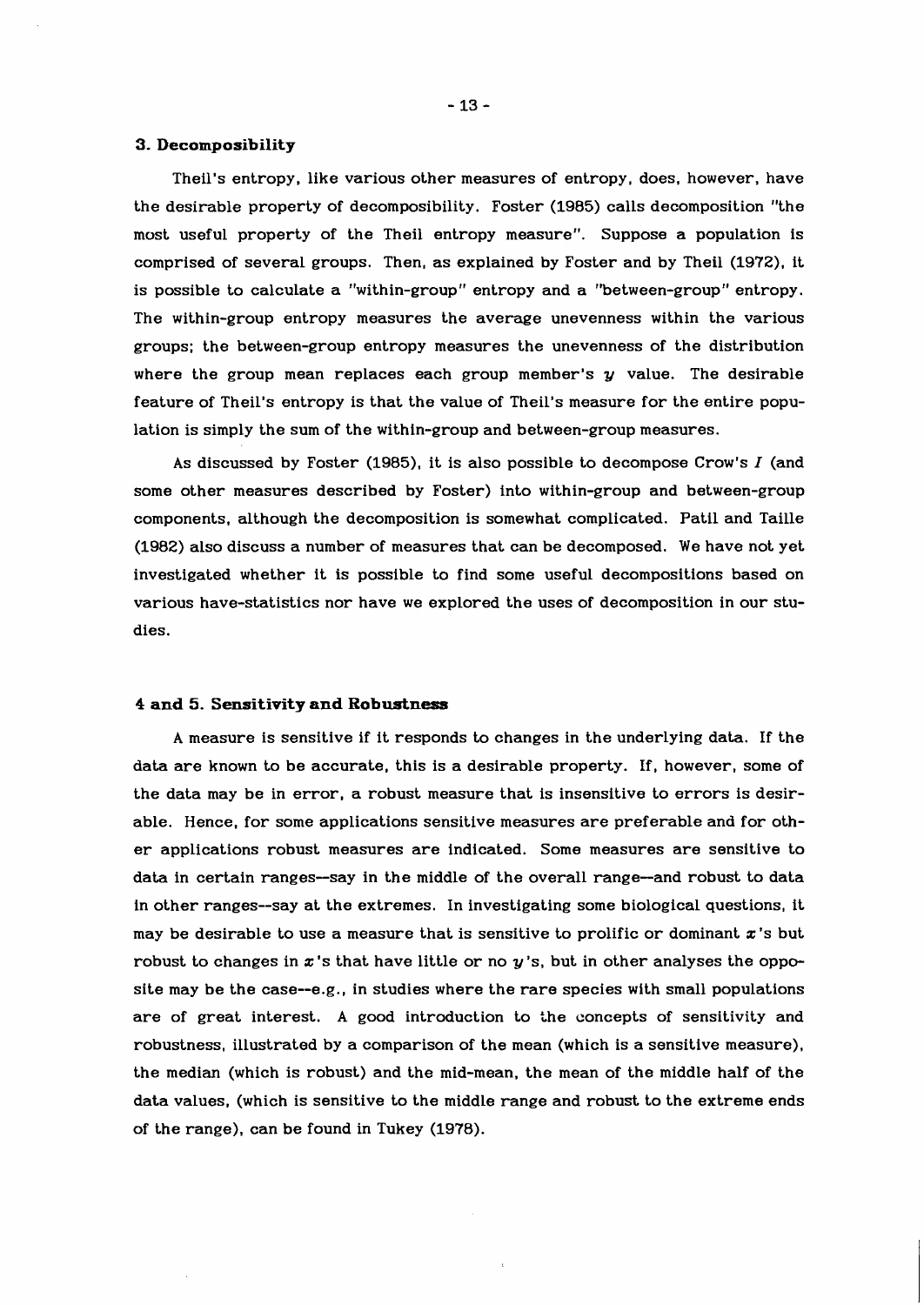Strictly-consistent measures of evenness or unevenness, like Gini's coefficient, Crow's  $I$ , or Thiel's entropy, are more sensitive to transfers of  $y$ 's among the  $x$ 's than are consistent measures like the havehalf, haveall, or halfhave. The haveall is an extreme case because it only depends on the proportion of  $x$  that have all the  $y$ 's: the distribution of the  $y$ 's among these x's is irrelevant. Similarly, other have- $x$  and  $y$ -have statistics are insensitive to certain kinds of transfers among the  $x$ 's. When field data in ecological studies may be subject to substantial error, this robustness of have-statistics may be a valuable property.

Although robust to certain kinds of transfers, have-statistics are sensitive to changes in the amount of  $y$ 's any particular  $x$  has. A statistician might call the havehalf the ".5 fractile of the inverse right-hand concentration curve". The median is also a .5 fractile (of a frequency distribution), but the havehalf differs from the median in a key respect. The median is a robust statistic that will not change in value if any of the values of the frequency distribution are changed, except for the one or two middle values of the distribution. The value of the havehalf, on the other hand, changes if any single value of the underlying frequency distribution is altered. This sensitivity to changes in any of the values of the underlying frequency distribution holds for all the have-statistics except the haveall and its complement the havenone.

The sensitivity and robustness of different measures of evenness deserves further attention. A useful exercise would be to do some empirical calculations based on plausible changes and errors in a data set, to determine how different measures respond.

## **DIVERSITY**

Ecologists use the word diversity in two different senses, one broad and the other narrower. In the broader sense, diversity refers to the differences among individuals in a population. In its narrower, more technical meaning, which is typically used in studies of species diversity, diversity is defined as a measure that captures both "evenness" and "richness", where richness is a measure of how many  $x$ 's (e.g., species) there are in the population or community, that is, the variable we have been calling  $N$ . For example, Pielou (1975, p. 14) explains that "the diversity of a community depends on two things: the number of species and the evenness with which the individuals are apportioned among them." It seems reasonable that such a measure of diversity should satisfy three of the principles laid out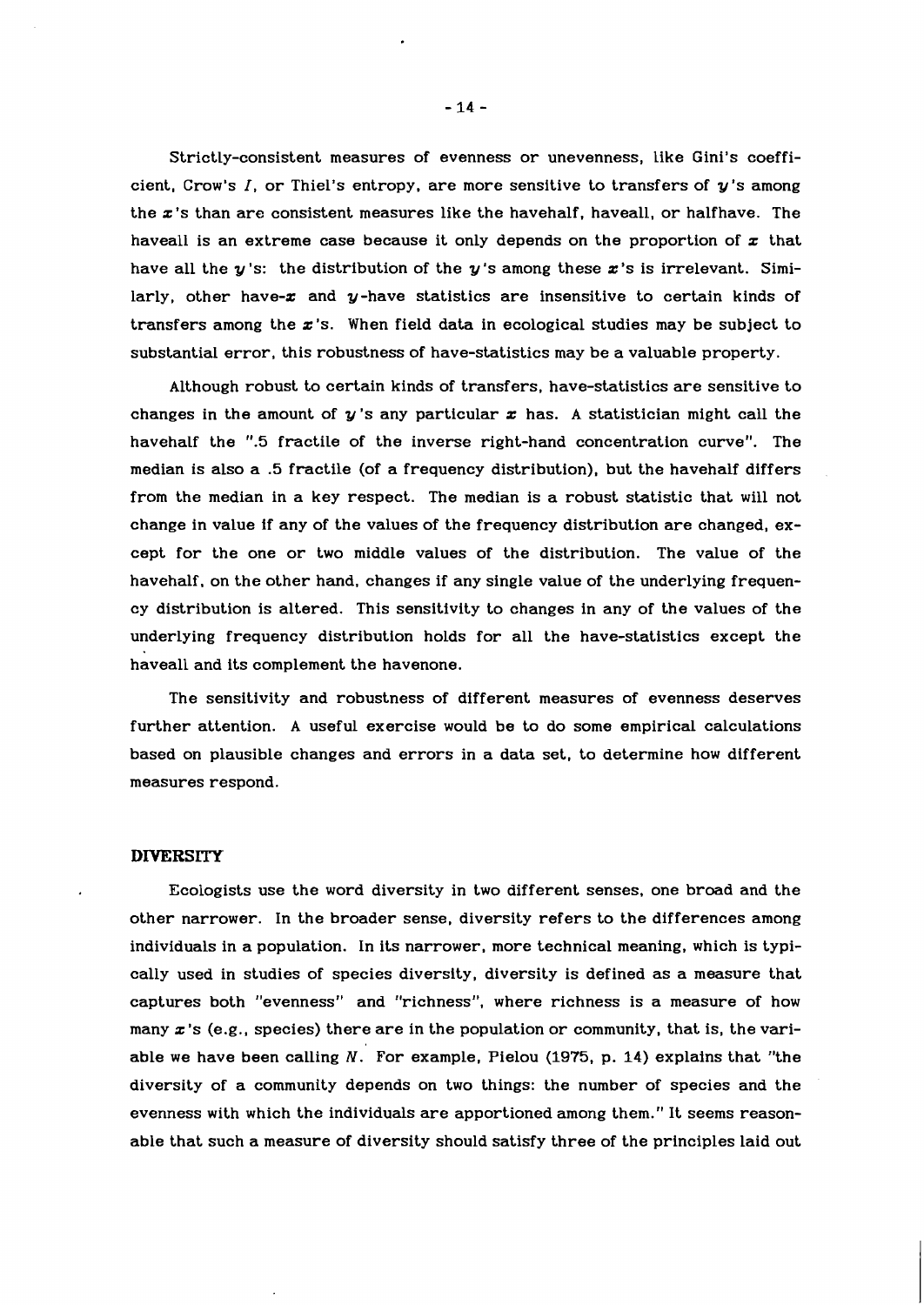at the beginning of this paper, namely the anonymity, relativity, and transfer principles. Instead of the replication principle used for a measure of evenness, the following replication principle might be used for a measure of diversity.

#### *The Replication Principle for a Measure of Diversity:*

Suppose a population is replicated so that there are now  $m$  identical populations. Suppose the  $m$  populations are combined into a new population with  $m$  times as many  $x$ 's. The diversity of this new population should be greater than the diversity of the original population. Furthermore, the bigger  $m$  is, the larger the diversity should be.

This principle, plus the other three principles, implies that a diversity measure D can be considered a function of N (the number of  $x$ 's) and E, where E is some consistent or strictly-consistent measure of evenness. (D, in these two cases, might be called a consistent or a strictly-consistent measure of diversity.) The functional relationship is defined by:

$$
D=f(N,E)
$$

where

$$
f(N+1,E) > f(N,E)
$$
, any N, and any E

and

$$
f(N,E+a) > f(N,E) \text{ , any } N \text{ , any } E \text{ , and any } a > 0
$$

That is, diversity should increase if either richness *N* or evenness *E* increases.

Numerous functions *f* satisfy these criteria. but one seems particularly appropriate, at least for ecological applications:

$$
D = NE
$$

Diversity in this case is simply richness times evenness, where richness is measured by *N* and evenness is measured by any consistent or strictly-consistent measure. If evenness is standardized to vary from  $1/N$  when one x dominates to 1 when all x's have equal *y* 's, then this measure of diversity varies from *1* to *N.* Such a measure of diversity can be interpreted as the "equivalent number" (MacArthur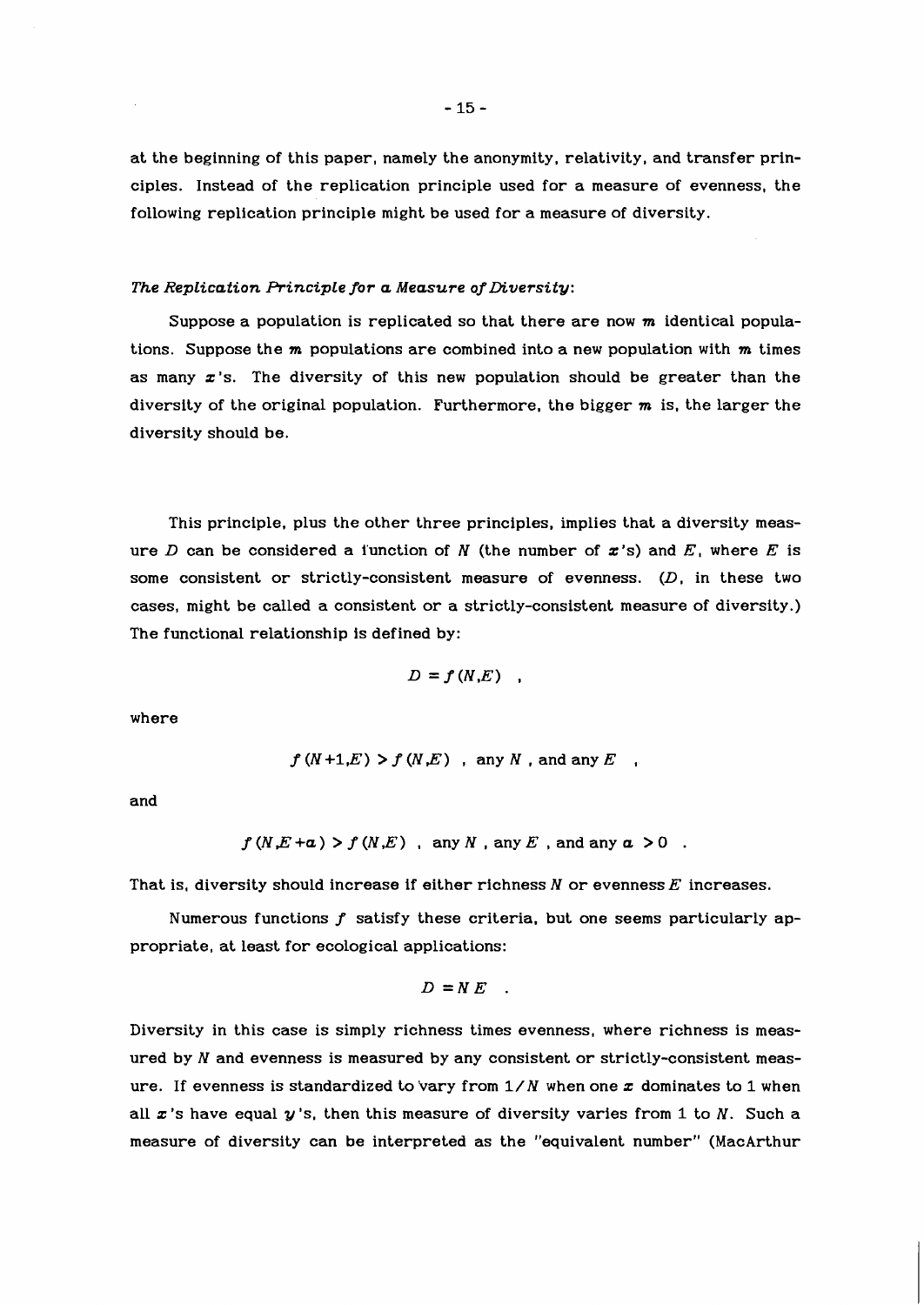1965), "effective number", or "even number" of  $x$ 's, i.e., the number of  $x$ 's that in a situation of complete evenness would produce the same diversity as the actual diversity. For instance, consider a community of different species with differing populations. If N, the number of species, is 120 and  $E$ , the evenness, is 0.5, then the diversity would be 60 and it might be said that the community has a diversity equivalent to the diversity of a community with 60 equally numerous species.

The concept of diversity as the product of  $N$  and  $E$  is so natural that the following principle may seem appropriate:

#### *The Proportional RepLication RincipLe:*

Suppose a population is replicated so that there are now m identical populations. Suppose the  $m$  populations are combined into a new population with  $m$  times as many  $x$ 's. The diversity of this new population should be  $m$  times the diversity of the original population.

This principle, together with the other three principles, implies that diversity should be measured as the product of N and some measure of evenness. Such a diversity measure might be called a "proportional" measure.

#### **MEASURES OF DIYERSITY**

Numerous measures of diversity have been proposed and it is beyond our scope to review more than a few of the most widely known measures as well as some have-statistic measures. Among these measures the following distinctions can be made:

 $N$  times a have- $y$  measure is a consistent, proportional measure of diversity. Such a measure can be interpreted as the number of  $x$ 's that account for the specified proportion of the y's. Thus the  $N \cdot$  havehalf is the number of x's that have half the  $y$ 's. Twice the  $N \cdot$  havehalf is a standardized measure of diversity that varies from one to  $N$ , and may be interpreted as the number of  $x$ 's in an even population with the same diversity as the actual population. We will refer to this measure as the double-halfhave measure of diversity.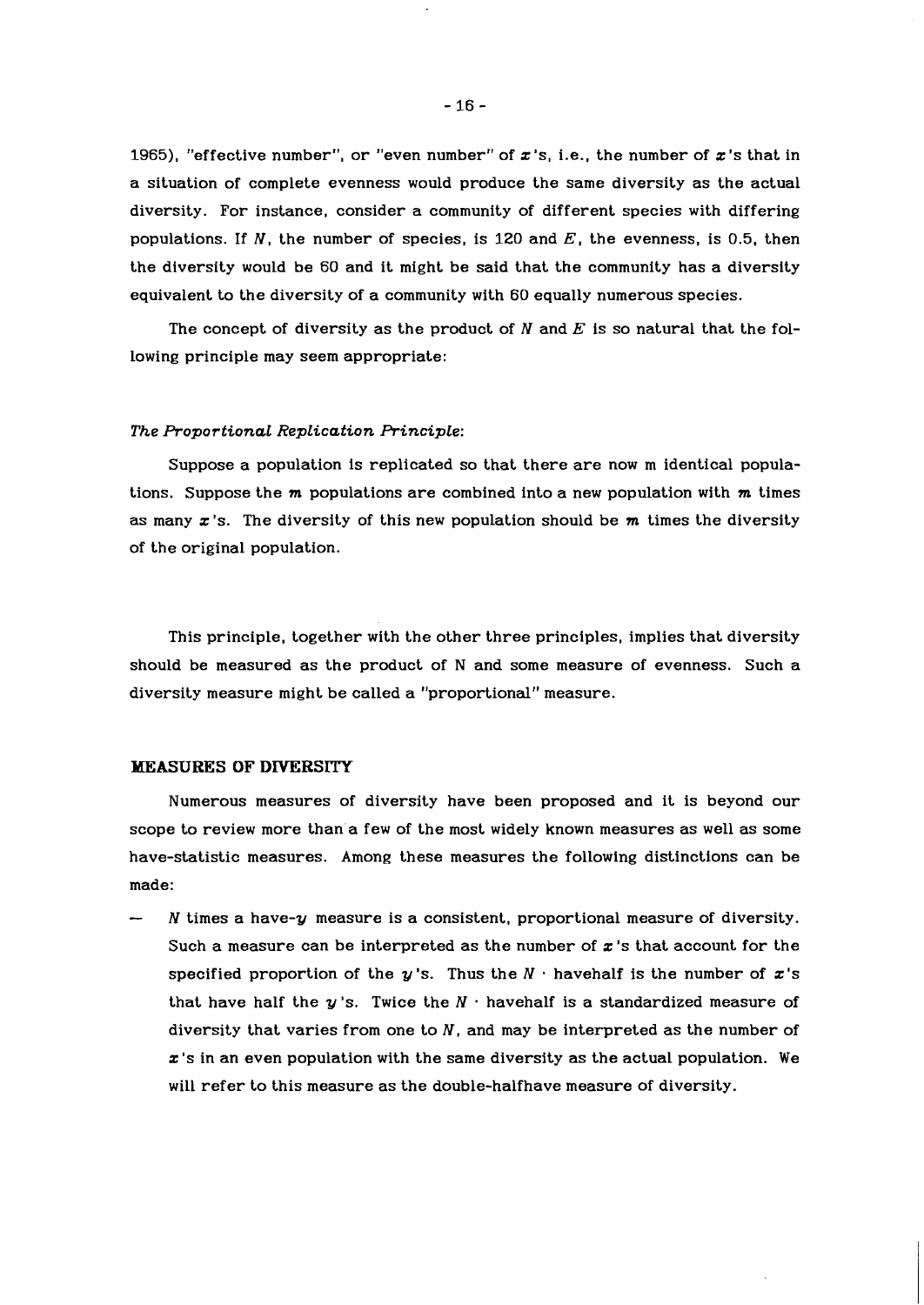- $N$  times the haveall is a standardized, consistent, proportional measure of diversity that gives the number of  $x$ 's that have any  $y$ 's. For instance, in the case of females having offspring, if the haveall is .80 and  $N$  is 50, then 40 females had offspring. In studies of the diversity of species in a community, where every species included has to have, by definition, at least one member, the  $N$   $\cdot$  haveall is simply equal to  $N$ : in this special case, this measure of diversity coincides with the measure of richness.
- Simpson's index of concentration is a strictly-consistent, proportional measure of concentration and its inverse is a standardized, strictly-consistent, proportional measure of diversity, which might be called the reciprocal-Simpson index of diversity.
- $N$  times the complement of Gini's coefficient is a standardized, strictlyconsistent, proportional measure of diversity, which might be called the co-Gini index of diversity.
- Shannon's entropy,

$$
-\sum_i p_i \ln p_i ,
$$

is a strictly-consistent measure of concentration, but it is not standardized or proportional.

By multiplying the exponential-Shannon index of evenness by  $N$ , the following standardized, strictly-consistent, proportional measure of diversity, which might be called the exponential-Shannon index of diversity, can be derived:

$$
\prod_i p_i^{-p_i}
$$

- Brillouin's entropy is not a consistent measure of diversity because it violates the relativity principle. Peet (1974) has noted that "... the Brillouin formula does not provide an acceptable index of heterogeneity"
- The variance is not a consistent measure of diversity because it violates the relativity principle.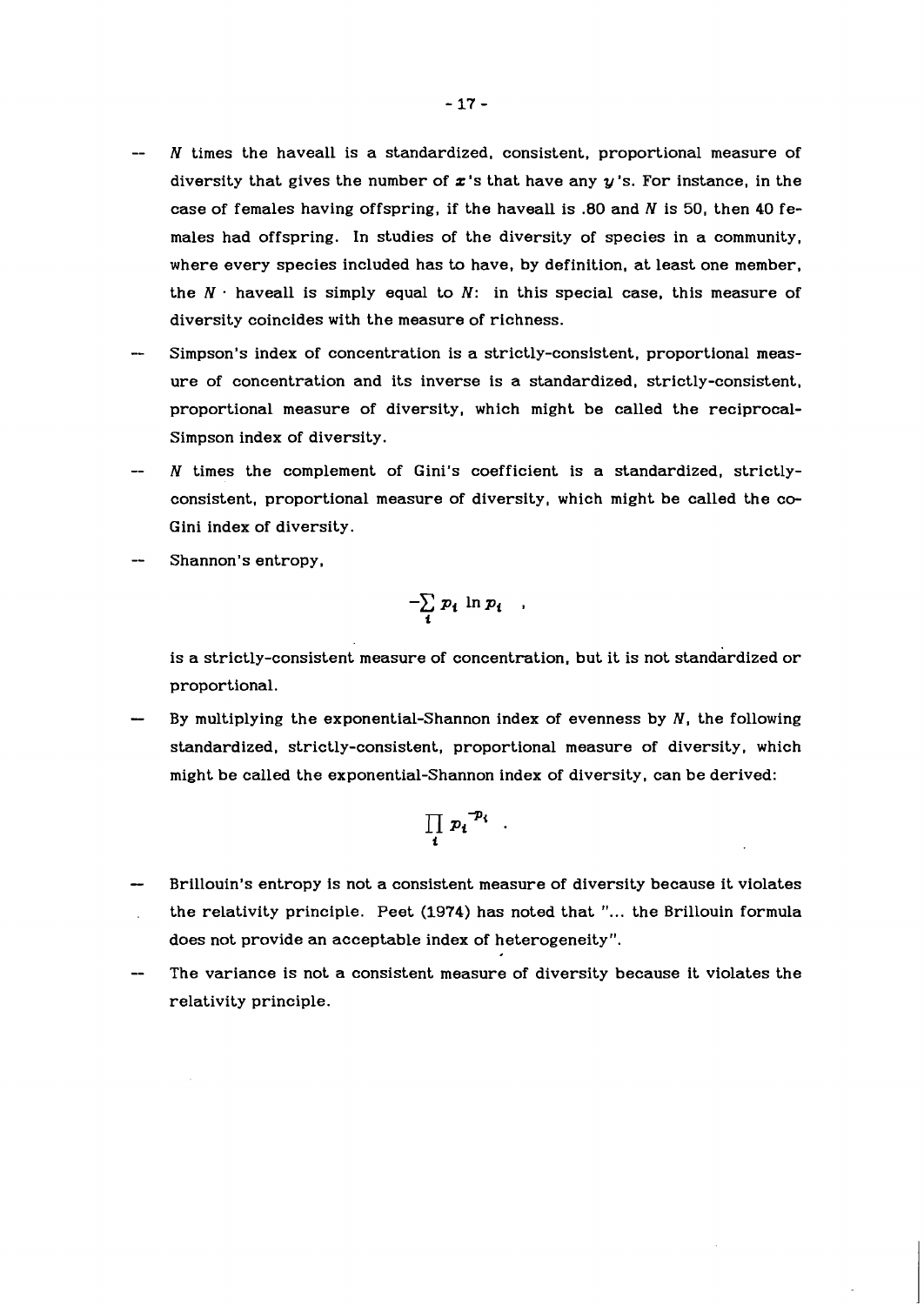#### $-18-$

#### **APPLICATIONS**

To illustrate some of the points made above about alternative measures of evenness and diversity, we provide three examples.

#### 1. Lifetime Reproductive Success of Male vs. Female Bullfrogs

Table 1 presents various summary statistics pertaining to lifetime reproductive success of male vs. female bullfrogs. The original data are from Howard  $(1983)$ ; in Part I of this series of working papers, in Figure 9, concentration curves were drawn based on these data. Scrutiny of the two curves and the various summary statistics might help the interested reader form his or her own judgments of the merits of concentration curves and of different summary statistics.

#### **2. Diversity in a Community of Herbaceous Plants**

Table 2 is similar to Table 1 and has a similar purpose. It presents various summary statistics pertaining to the diversity of herbaceous plants in a deciduous woodlot, as described in Part 2 of this series of working papers, in conjunction with Figure 1. Note that whereas Table 1 includes various measures of evenness, Table 2 presents alternative measures of diversity. Only those measures of diversity that were discussed above and that seem particularly useful are included. All of the standardized measures of diversity given in the table correspond to  $N$  times a standardized measure of evenness.

## **3. Birds of a Feather**

An example of the use of summary measures of evenness for ecological analysis is Payne and Payne's (1977) comparison of the distribution in mating success of male birds in different mating systems. Payne and Payne argue that "mating systems and the statistics of mating success among males are closely related" and that measures that summarize the evenness in the distribution of mating success among individual birds are useful tools in describing and comparing the mating systems of populations (Payne and Payne 1977. p. 165).

Payne and Payne use three particular measures of "evenness" in their study, namely the coefficient of variation, Pielou's evenness index and the coefficient of skewness. As we have noted, the coefficient of variation (often abbreviated **CV),**  which is the square root of Crow's  $I$ , is a strictly-consistent measure of uneven-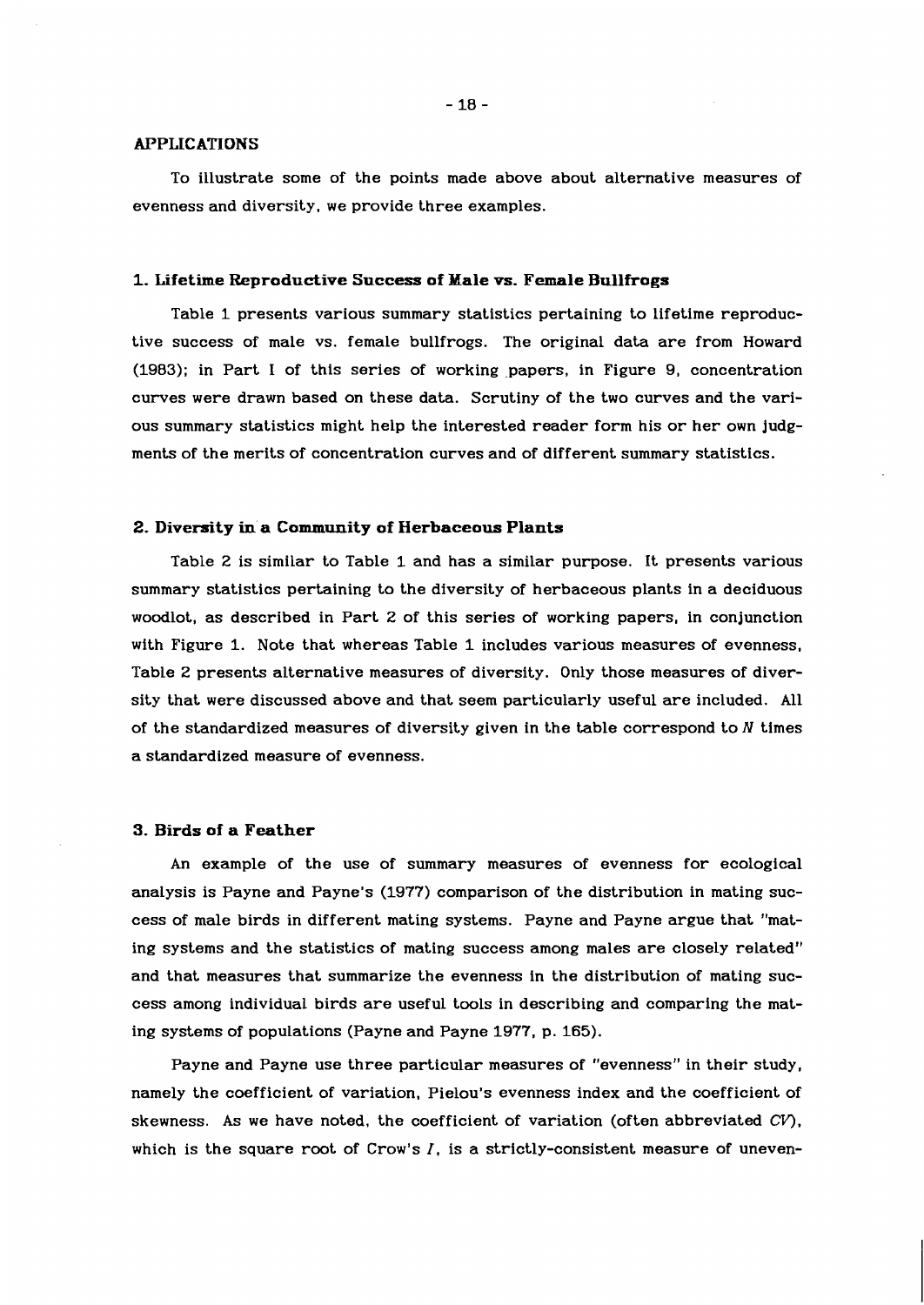|  |                            |  |  | Table 1. Summary statistics for the predicted lifetime reproductive success of |  |
|--|----------------------------|--|--|--------------------------------------------------------------------------------|--|
|  | male and female bullfrogs. |  |  |                                                                                |  |

| Standardized measures of evenness:                  | Males   | Females |
|-----------------------------------------------------|---------|---------|
| Haveall                                             | .31     | .46     |
| Double-Havehalf $(2 \cdot$ Havehalf)                | .13     | .20     |
| Co-Gini (1-Gini)                                    | .18     | .26     |
| Reciprocal $(1/N \cdot$ Simpson)                    | .18     | .28     |
| Exponential-Shannon (e <sup>Shannon Index</sup> /N) | .23     | .34     |
| Have-statistics:                                    |         |         |
| Havequarter                                         | 2.28%   | 4.71%   |
| Havehalf                                            | 6.50%   | 10.17%  |
| Quarterhave                                         | 92.68%  | 85.42%  |
| Halfhave                                            | 100.00% | 100.00% |
| Havenone                                            | 69.00%  | 54.00%  |
| Measures of unevenness:                             |         |         |
| Crow's Index                                        | 4.68    | 2.56    |
| Gini's Coefficient                                  | .82     | .74     |
| Thiel's Entropy                                     | 1.47    | 1.08    |

ness. Payne and Payne (1977, p. 167) note "monogamous and polygynous species overlap perhaps less in CVs, and this may be the single statistic best describing the distribution of mating success in different mating systems." Pielou's evenness index has already been discussed; it is not a consistent measure of evenness. The coefficient of skewness is also a defective measure of evenness because it does not satisfy the transfer principle. For example, take three populations of three  $x$ 's each. In the first population the distribution of  $y$  among the  $x$ 's is 1,7,7. In the second population it is 4,5,6 and in the third it is 1.1,13. The first population has a skewness of -.707, the second a skewness of 0 and the third a skewness of .707. But the transfer principle implies that it is the middle population that is most even.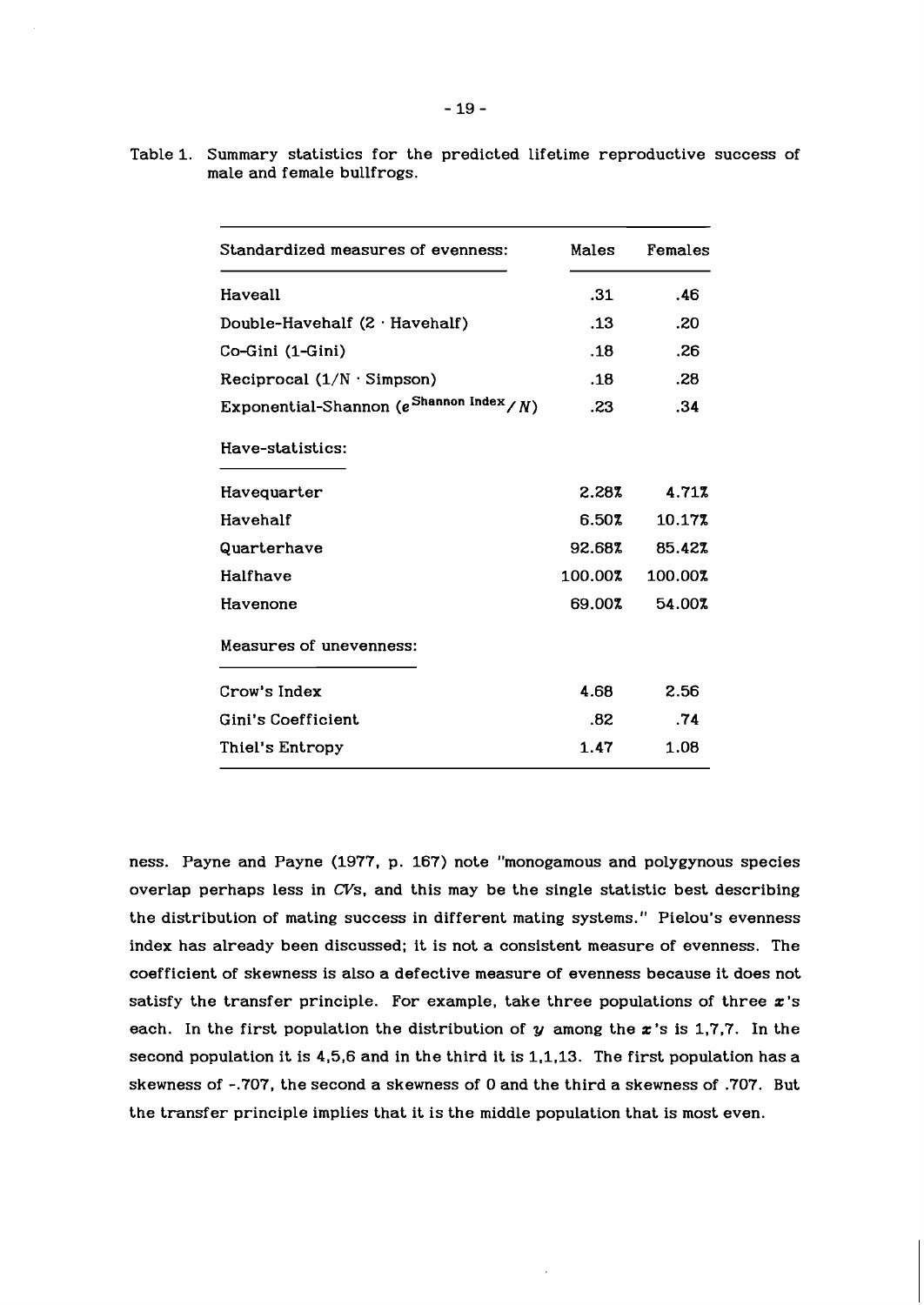| Standardized measures of diversity               |       |
|--------------------------------------------------|-------|
| ( <i>i.e.</i> Equivalent numbers of species)     | Value |
| Haveall (richness; number of species)            | 62.   |
| Double-Havehalf $(2 \cdot N \cdot$ Havehalf)     | 14.38 |
| Co-Gini $(N \cdot (1 - Gini))$                   | 21.18 |
| Reciprocal-Simpson (1/Simpson)                   | 21.10 |
| Exponential-Shannon (e Shannon Index)            | 27.92 |
| Other measures of diversity:                     |       |
| Shannon Index (Entropy)                          | 3.33  |
| Simpson's Dominance Index (of lack of diversity) | .05   |

Table 2. Summary statistics of diversity of herbaceous plant species in a deciduous woodlot.

Table 3 is styled after Payne and Payne's presentation and uses an accessable subset of their data sources. However, we relied on our own statistical calculations. For details of the specific data sets the reader should refer to Payne and Payne's article and the source material.<sup>1</sup> We present a variety of measures of evenness for the birds of different species, but omit Pielou's index and the coefficient of skewness because they are not consistent measures of evenness. We have not included the havehalf as it is simply one half of the double-havehalf.

The species of male birds are placed in three categories:

- **A.** Those which generally form lek or dispersed lek mating systems in which males display, but form no pair bond and provide no parental care;
- **B.** Those which form mating systems in which males are sometimes polygynous, form pair bonds and may provide some parental care, and

 $<sup>1</sup>A$  cautionary note is in order. As was demonstrated in Part I, the concentration of reproduction</sup> changes depending on the stage of reproduction considered and whether all, only the reproductively viable or only the reproductively successful animals are included. Also, concentration is reduced with the use of averaged data. The nature of the data must obviously be considered before any substantive conclusions can be drawn. The purpose of this example is illustrative.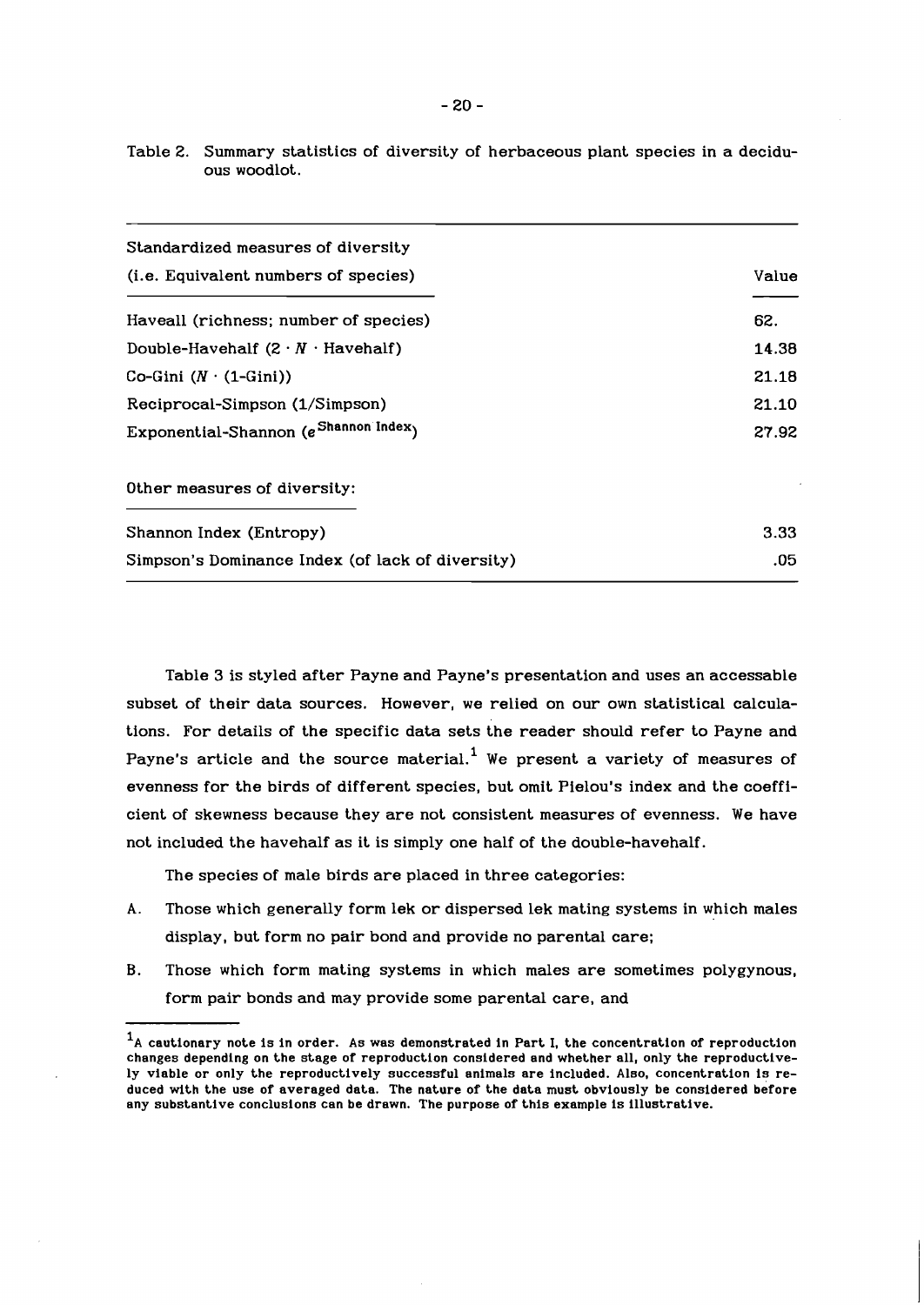## Table 3. Distribution of mating success among male birds from species with different mating systems.

|                                                 |      |                             |                                                   | STANDARDIZED MEASURES OF EVENNESS |       |                 |                       | <b>MEASURES OF UNEVENNESS</b> |                 |                  | <b>HAVESTATISTICS</b> |                 |              |              |                 |                                         |
|-------------------------------------------------|------|-----------------------------|---------------------------------------------------|-----------------------------------|-------|-----------------|-----------------------|-------------------------------|-----------------|------------------|-----------------------|-----------------|--------------|--------------|-----------------|-----------------------------------------|
|                                                 | Type | Number of<br>adult<br>males | Mean no. matings.<br>mates or<br>fledgiings/adult | Double-<br>Havehalf               |       | Havaall Co-Cini | Reciprocal<br>Simpson | Exponential<br><b>Shannon</b> | Crow's<br>Index | Gini's<br>Coeff. | Thiel's<br>Entropy    | Heve<br>quarter | Have<br>none | Helf<br>have | Quarter<br>have | Reference                               |
| Vidua chalybeata<br>(Indigo)                    | Α    | 14                          | 1.0 matings<br>observed                           | 0.100                             | 0.286 | 0.143           | 0.132                 | 0.175                         | 6.571           | 0.857            | 1.744                 | 0.025           | 0.714        | 1.000        | 0.964           | Payne&Payne 1977<br>(Cowpio.1976)       |
| Vidua chalybeata<br>(Indigo)                    | A    | 14                          | 2.2''                                             | 0.117                             | 0.429 | 0.177           | 0.165                 | 0.225                         | 5.075           | 0.823            | 1.494                 | 0.029           | 0.571        | 1.000        | 0.919           | Payne & Payne 1977<br>(Junction, 1973)  |
| Manecus menecus<br>(White-bearded manekin)      | ٨    | 12                          | 2.3''                                             | 0.130                             | 0.250 | 0.161           | 0.171                 | 0.199                         | 4.847           | 0.839            | 1.615                 | 0.032           | 0.750        | 1.000        | 1.000           | LIII 1974<br>(LekB, Group1, 1967)       |
| Manacus menacus<br>(White-beerded manakin)      | Α    | 10                          | 43.8''                                            | 0.136                             | 0.800 | 0.199           | 0.178                 | 0.249                         | 4.629           | 0.801            | 1.391                 | 0.034           | 0.200        | 0.989        | 0.906           | L111 1974<br>(LekB, 1968)               |
| Tympenuchus cupido<br>(Prairie chicken)         | A    | 8                           | $3.3$ $"$                                         | 0.159                             | 0.333 | 0.193           | 0.202                 | 0.240                         | 3.940           | 0.607            | 1.427                 | 0.040           | 0.667        | 1.000        | 0.950           | <b>Robel 1966</b>                       |
| Lyrurus tetrix<br>(Black grouse)                | Α    | 6                           | 4.0''                                             | 0.235                             | 0.500 | 0.278           | 0.294                 | 0.344                         | 2.396           | 0.722            | 1.069                 | 0.059           | 0.500        | 1.000        | 0.833           | Kolvisto 1965                           |
| Pipra erythrocephela<br>(Golden-headed manakin) | A    | 16                          | 4.9''                                             | 0.325                             | 0.625 | 0.367           | 0.406                 | 0.470                         | 1.462           | 0.633            | 0.755                 | 0.069           | 0.375        | 0.962        | 0.716           | LIII 1976<br>(Lek4,1970)                |
| Pipra erythrocephale<br>(Golden-headed manskin) | ٨    | 13                          | $6.7 -$                                           | 0.390                             | 0.769 | 0.438           | 0.468                 | 0.546                         | 1.135           | 0.562            | 0.605                 | 0.076           | 0.231        | 0.925        | 0.815           | L111 1976<br>(Lek2,1969)                |
| Telmatodytes palustris<br>(Marsh wren)          | B    | 25                          | 3.8 fledglings                                    | 0.432                             | 0.760 | 0.527           | 0.566                 | 0.645                         | 0.766           | 0.473            | 0.439                 | 0.087           | 0.240        | 0.830        | 0.545           | Verner 1965<br>рег веавоп               |
| Agelaius phoeniceus<br>(Red-winged blackbird)   | Ð    | 51                          | $2.5 -$                                           | 0.461                             | 0.961 | 0.594           | 0.594                 | 0.742                         | 0.683           | 0.406            | 0.299                 | 0.064           | 0.039        | 0.779        | 0.529           | Holm 1973<br>* (Harem averages)         |
| Agelalue phoeniceus<br>(Red-winged blackbird)   | в    | 53                          | $3.6 -$                                           | 0.548                             | 0.981 | 0.635           | 0.689                 | 0.792                         | 0.452           | 0.365            | 0.233                 | 0.114           | 0.019        | 0.769        | 0.472           | Holm 1973<br>" (Harem aversges)         |
| Melospiza melodie<br>(Song sparrow)             | c    | 15                          | 4.3''                                             | 0.587                             | 0.933 | 0.698           | 0.763                 | 0.841                         | 0.311           | 0.302            | 0.173                 | 0.124           | 0.067        | 0.703        | 0.445           | Nice 1937                               |
| Agelalus phoeniceus<br>(Red-winged blackbird)   | Ð    | 53                          | 3.0 female<br>meter                               | 0.613                             | 0.981 | 0.714           | 0.794                 | 0.670                         | 0.259           | 0.286            | 0.140                 | 0.140           | 0.019        | 0.709        | 0.425           | <b>Holm 1973</b>                        |
| Legopus lagopus<br>(Red grouse)                 | c    | 72                          | 5.2 size of<br>fledged<br>broods                  | 0.639                             | 0.917 | 0.703           | 0.784                 | 0.834                         | 0.276           | 0.297            | 0.181                 | 0.144           | 0.083        | 0.712        | 0.406           | Jenkins et al 1963<br>(1960, h1ghlanda) |
| Agelalus phoeniceus<br>(Red-winged biackbird)   | B    | 51                          | 2.7 female<br>mates                               | 0.641                             | 0.961 | 0.725           | 0.801                 | 0.869                         | 0.248           | 0.275            | 0.140                 | 0.135           | 0.039        | 0.699        | 0.420           | <b>Holm 1973</b>                        |
| Lagopus iagopus<br>(Red grouse)                 | c    | 74                          | 5.0 size of<br>fledged<br>broods                  | 0.567                             | 0.986 | 0.742           | 0.628                 | 0.669                         | 0.207           | 0.258            | 0.117                 | 0.149           | 0.014        | 0.651        | 0.394           | Jenkins et al 1963<br>(1960, lowlanda)  |

 $\Delta \sim 10^4$ 

MATING SYSTEMS: A. Leks and dispersed leks — males display, but form no pair bonds end provide no parental care.<br>B. Polygynous — male form pair bonds and may provide some parental care.<br>C. Monogamous — males hav

 $\sim$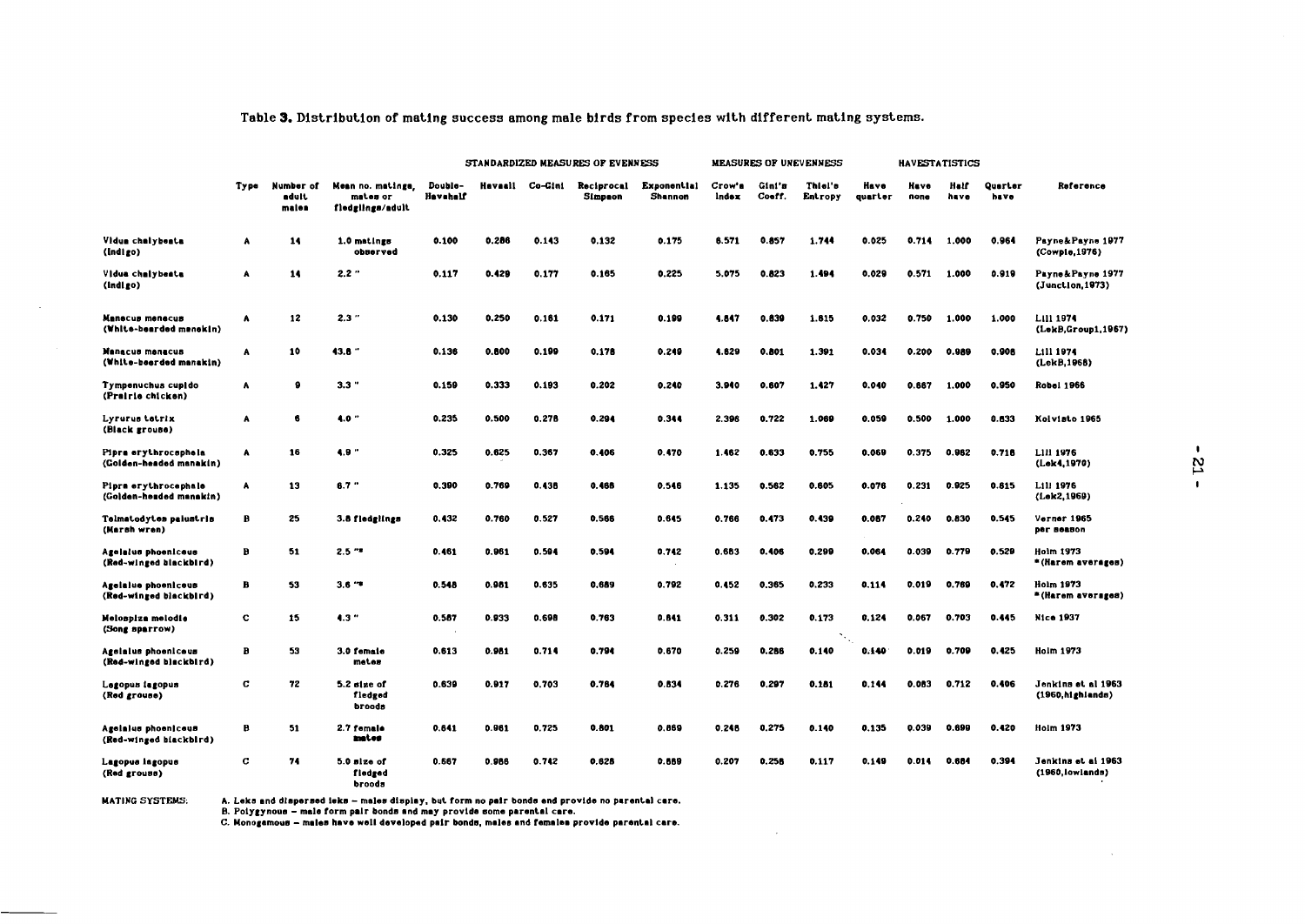C. Those in which males form pair bonds, are generally monogamous and both males and females care for the young.

These classifications are generally consistent with a trend from extreme polygamy to monogamy. We have ordered the birds, according to their doublehavehalf measures, from those populations in which individual mating success is most concentrated to those in which it is least concentrated. As suggested by Payne and Payne, there is a tendency for mating success to be progressively more evenly distributed in systems moving from those which are extremely polygamous to those which are monogamous.

Note that all of the various measures of evenness **rank** the species in more or less the same order. Consequently, any one of the measures could be used to draw Payne and Payne's conclusion. If a single measure were to be used, it seems to us that the havehalf offers the advantage of being simple to explain and easy to comprehend. If two measures were to be used, the havehalf and the haveall provide, at least for us, more readily intelligible information that any other pair of measures.

#### **CORRELATIONS BETWEEN MEASURES OF EVENNESS**

The comparison of mating success of birds presented above suggests that the various measures of evenness and unevenness are highly intercorrelated. To check this conjecture, we calculated the correlation (as measured by Pearson's **r2)** between each possible pair of the measures. Table 4 shows the results. Note that we grouped the double-havehalf and the havehalf together and we grouped the co-Gini and Gini measures together because each of these twin measures has identical correlations with the other measures.

All the measures are highly correlated with all the other measures. This suggests that they all are providing more or less the same information. Indeed, the set of alternative measures can be reduced even further than the high correlation coefficients imply. Although the reciprocal-Simpson measure and Crow's I are not perfectly correlated with each other, these two measures are simply transformations of each other and each one is completely determined by the other. It is only because the function linking the two measures is not a linear function that the correlation between the measures is not one. Similarly, the exponential Shannon measure and Thiel's entropy are deterministic transformations of each other.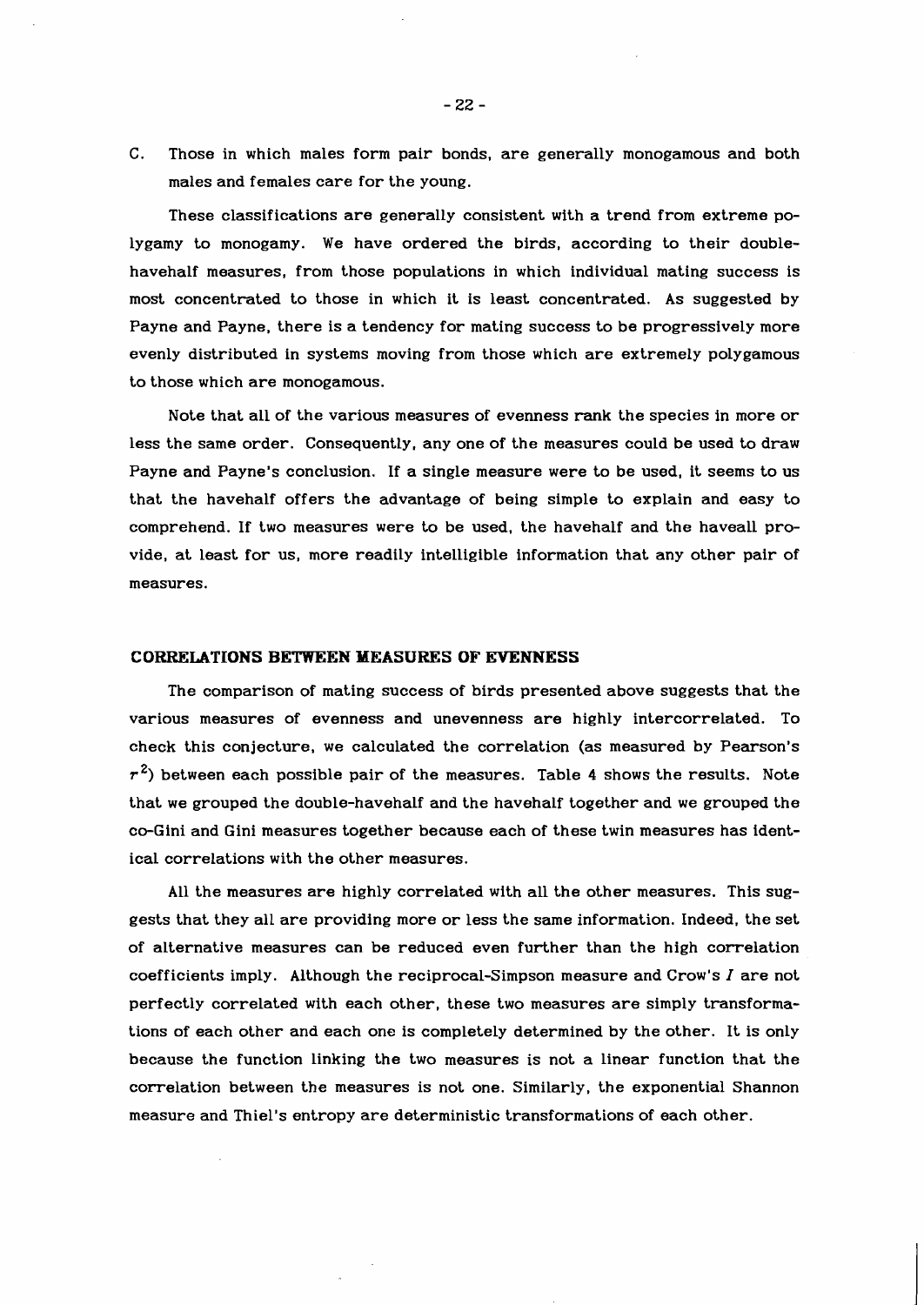|                            | <b>Haveall</b> | Co-Gini Gini | Reciprocal<br>Simpson | Exponential<br>Shannon | Crow's $I$ | Thiel's<br>Entropy | Have<br>quarter | Half<br>have | Quarter<br>have |
|----------------------------|----------------|--------------|-----------------------|------------------------|------------|--------------------|-----------------|--------------|-----------------|
| Double-Havehalf /Havehalf  | .784           | .991         | .997                  | .986                   | .862       | .952               | .979            | .939         | .976            |
| Haveall                    |                | .820         | .788                  | .831                   | .738       | .844               | .729            | .762         | .842            |
| Co-Gini <i>/</i> Gini      |                |              | .996                  | .998                   | .859       | .963               | .956            | .960         | .985            |
| Reciprocal Simpson         |                |              |                       | .992                   | .859       | .955               | .975            | .953         | .978            |
| <b>Exponential Shannon</b> |                |              |                       |                        | .873       | .973               | .944            | .949         | .987            |
| Crow's I                   |                |              |                       |                        |            | .953               | .803            | .707         | .884            |
| Thiel's Entropy            |                |              |                       |                        |            |                    | .893            | .859         | .979            |
| Havequarter                |                |              |                       |                        |            |                    |                 | .921         | .928            |
| Halfhave                   |                |              |                       |                        |            |                    |                 |              | .914            |

 $\sim$   $\sim$ 

Table 4. Correlation coefficients (for Pearson's  $r^2$ ) for evenness measures in Table 3.

 $-23 -$ 

 $\ddot{\phantom{a}}$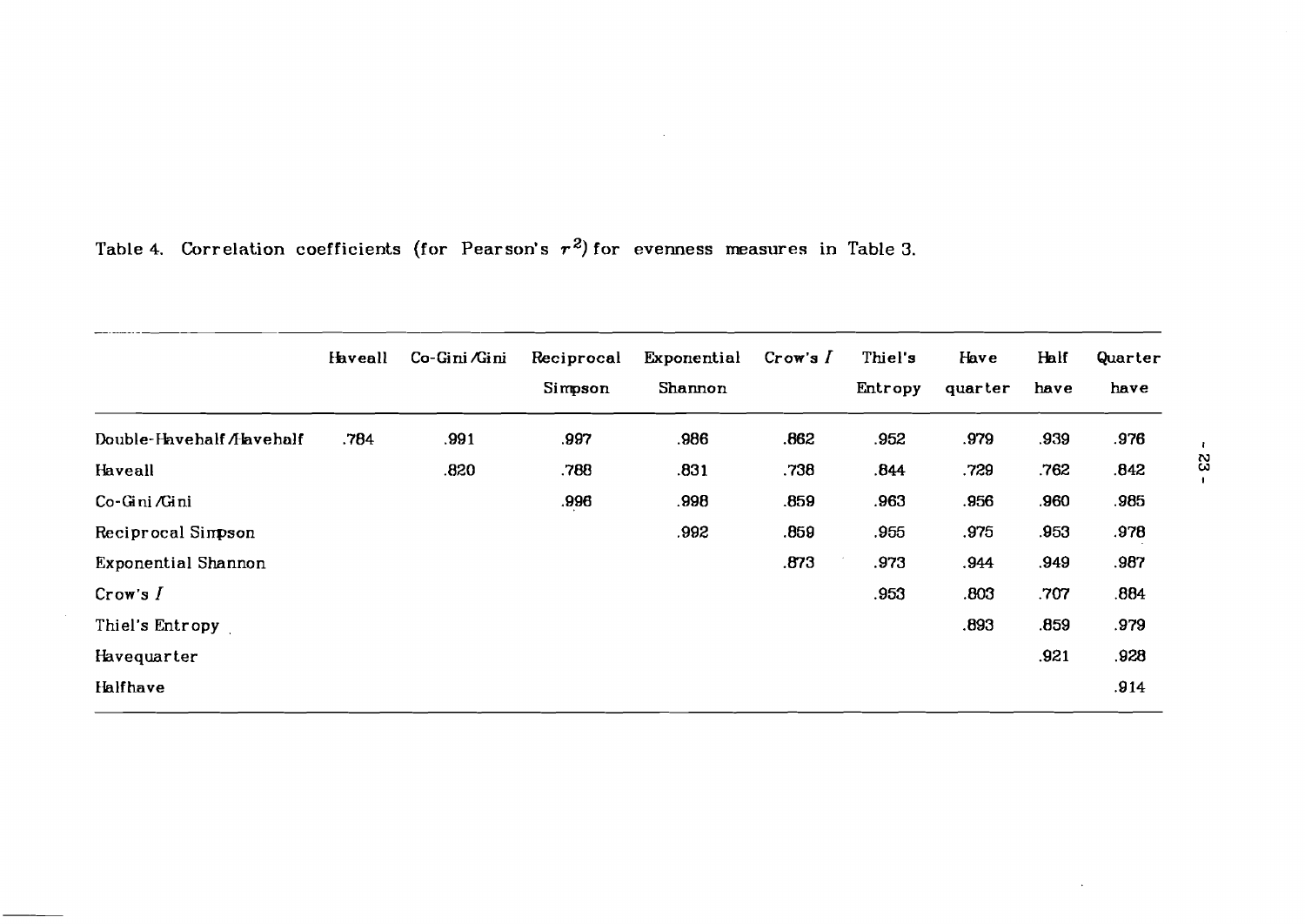When two measures are highly correlated or are perfectly determined by each other, a choice between the measures can be based on considerations of convenience, intuitiveness, comprehensibility, explainability, and the like. Just as saying a glass is half-full may convey a different vector of meaning than saying the glass is half-empty, use of the haveall measure rather than the havenone measure may highlight a different aspect of evenness in a population. Thus, even in this simple case of two complementary measures, we think that a careful analyst should devote some attention to considering the most appropriate measure to use to present information--and perhaps decide to present both measures. Tversky and Kahneman (1981) and Vaupel (1982) provide further discussion of statistical insinuation and implicational honesty in the use of alternative measures.

We also used data from Lutz (1985) to investigate another data set, pertaining to the concentration of reproduction among human females in 41 different countries. The correlations between the various pairs of evenness and unevenness measures are displayed in Table 5. It is interesting to note that all the measures, with the exception of the haveall statistic, are highly correlated. The haveall measure appears to provide another dimension of information. In Part 1 of this series of papers, we frequently found the haveall statistic (or its complement, the havenone) be useful in addition to the havehalf measure; the havehalf plus the haveall generally seemed to be the most informative pair of statistics.

#### **CONCLUSION**

In the three parts of this series of papers we have strived to persuasively make a single, simply-stated point: concentration curves and various associated have-statistics are useful in ecological analyses of diversity. In Part I, we provided several examples of how concentration curves and have-statistics could be used to analyze evenness in reproductive success. In Part 11, we extended the approach to species diversity and some related topics. Finally, here in Part 111, we compared have-statistics with other measures of evenness and diversity, both according to some general principles and as applied to some specific examples.

Diversity, heterogeneity, variety, and inequality in populations is a vast subject, at the heart of ecology, demography, and the life sciences more generally. One approach to this subject is to study population concentrations. What proportion of the population has all the offspring, what proportion of the species accounts for half the total biomass, what proportion of the matings are attributable to the most successful quarter of the males? These are important questions that are directly addressed by concentration curves and have-statistics.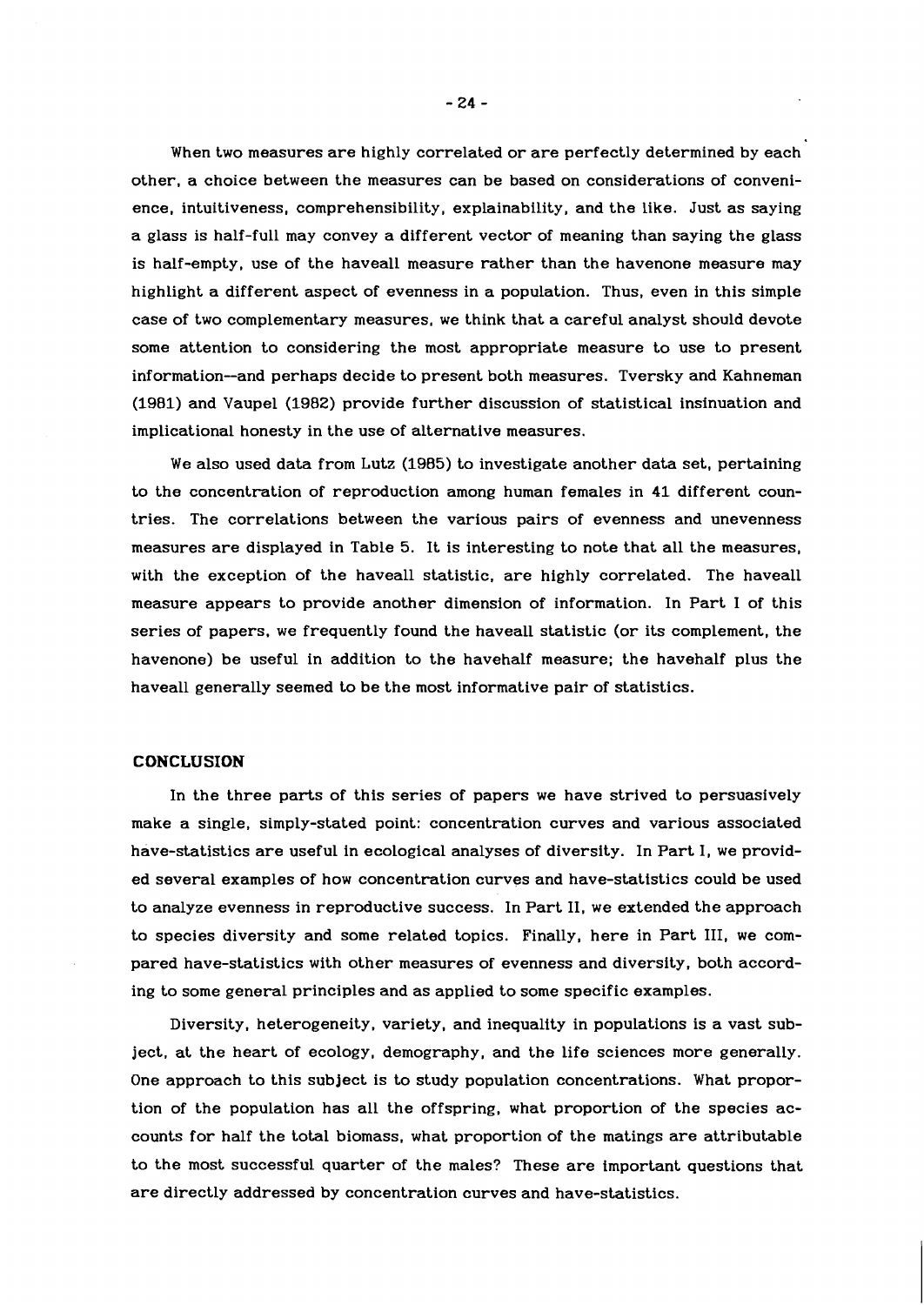|                            | Haveall | Co-Gini ⁄Gini | Reciprocal<br>Simpson | Exponential<br>Shannon | Crow's I | Thiel's<br>Entropy | Have<br>quarter | Half<br>have | Quarter<br>have |     |
|----------------------------|---------|---------------|-----------------------|------------------------|----------|--------------------|-----------------|--------------|-----------------|-----|
| Double-Havehalf Alavehalf  | .816    | .959          | .967                  | .864                   | .926     | .849               | .971            | .918         | .993            |     |
| <b>Haveall</b>             |         | .485          | .462                  | .669                   | .483     | .689               | .251            | .498         | .222            | ပ္ပ |
| Co-Gini Gini               |         |               | .976                  | .959                   | .942     | .948               | .888            | .985         | .947            |     |
| Reciprocal Simpson         |         |               |                       | .948                   | .989     | .940               | .935            | .929         | .972            |     |
| <b>Exponential Shannon</b> |         |               |                       |                        | .938     | .999               | .788            | .943         | .862            |     |
| Crow's I                   |         |               |                       |                        |          | .936               | .918.           | .886         | .953            |     |
| Thiel's Entropy            |         |               |                       |                        |          |                    | .775            | .932         | .851            |     |
| Havequarter                |         |               |                       |                        |          |                    |                 | .819         | .982            |     |
| Halfhave                   |         |               |                       |                        |          |                    |                 |              | .897            |     |

# **Table 5. Correlation coefficients (for Pearson's r2) for evenness measures, World Fertility Survey.**

 $\sim$ 

 $\sim$ 

 $\sim 10^7$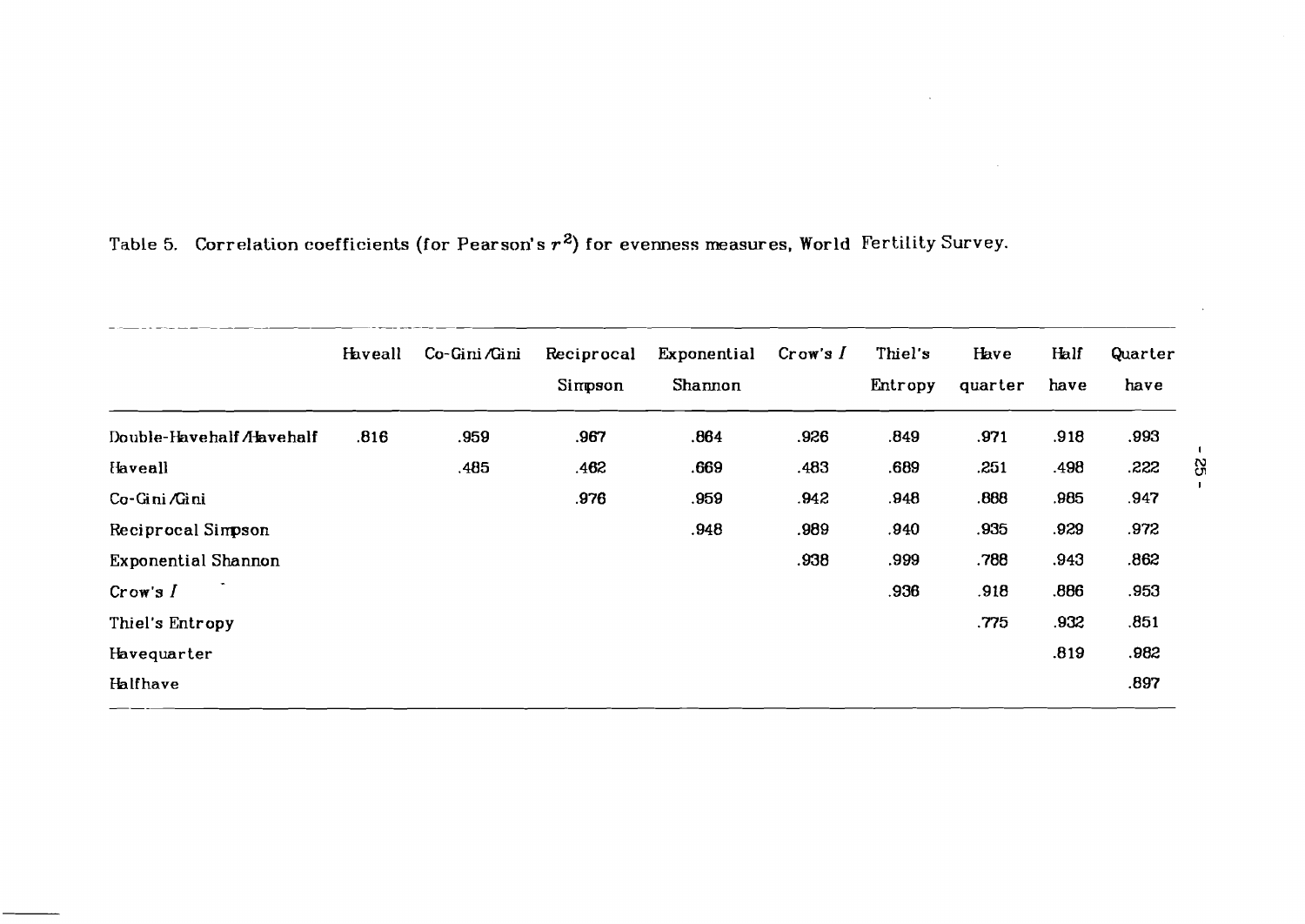# **REFERENCES**

- Allison, P.D. (1978) Measures of inequality. *American Sociological Review* 43:R65- 880.
- Brillouin, L. (1962) *Science and Information Theory*. 2nd edition. New York: Academic Press.
- Crow, J.F. (1958) Some possibilities for measuring selection intensities in man. *Hum. EoL.* 30:l-13.
- Foster, J.E. (1985) Inequality measurement. In *Fair Allocation,* edited by H.P. Young. *Proceedings oj'Symposia in Applied Mathematics,* vol. 33, American Math. Society.
- Holm. C. H. (1973) Breeding sex ratios, territoriality, and reproductive success in the red-winged bIackbird. Agelaius phoeniceus. *Ecology* 54:356-365.
- Howard, R.D. (1983) Sexual selection and variation in reproductive success in a long-lived organism. *Amer. Natur.* 122:301-325.
- Hurlbert, S.H. (1971) The nonconcept of species diversity: a critique and alternative parameters. *Eco Logy* 52: 577-586.
- Jenkins, D., A. Watson, and G.R. Miller (1963) Population studies on red grouse. Lagopus lagopus scoticus (Lath.) in north-east Scotland. *Journal of Anim. Ecol.* 32: 317-376.
- Koivisto, 1. (1965) Behavior of the black grouse, Lyrurus tetrix (L.), during the spring display. *Finnish Game Res.* 26: 1-60.
- Latter, B.D.H. (1980) Genetic differences within and between populations of the major human subgroups. *Amer. Natur.* 16:220-237.
- Lill, A. (1974) Sexual behavior of the lek-forming white-bearded manakin. *Manacus manacus trinitatis hartert. Z. Rerpsychol.* 36: 1-36.
- Lill, A. (1976) Lek behavior in the golden-headed manakin. Pipra erythrocephala in Trinidad (West Indies). Z. *Rerpsychol. Suppl.* 18:l-84.
- Lutz, W. (1985) *A Comparative Study on 41 Countries Participating in the World Fertility Survey.* Demographic Institute of the Austrian Academy of Sciences, Vienna, Austria.
- MacArthur, R.H. (1965) Patterns of species diversity. *Biol. Rev.* 40:510-533.
- McIntosh, R.P. (1967) An index of diversity and the relation of certain concepts to diversity. *Ecology* 48: 392-404.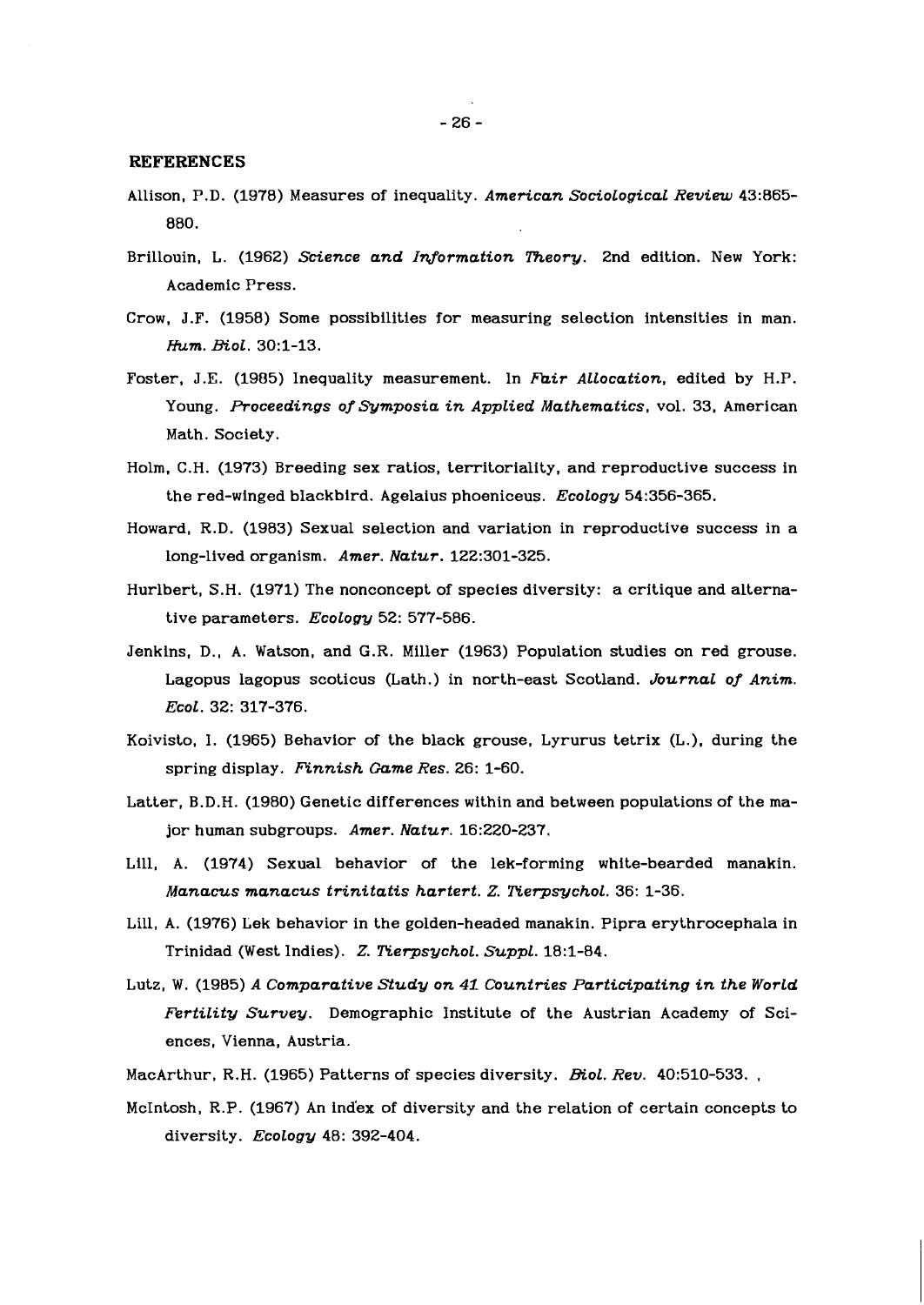- Marshall, A.W. and I. Olkin (1979) *Inequalities: Theory of Majorization and Its Applications.* New York: Academic Press.
- Nice, M.M. (1937) *Studies in the Life History of the Song Sparrow.* Vol. 1. New York: Dover.
- Patil, G.P. and C. Taillie (1979) An overview of diversity. In *Ecological Diversity in Theory and Practice,* Vol. 1.
- Patil, G.P. and C. Taillie (1982) Diversity as a concept and its measurement. *Journal of the American Statistical Association* 77: 548-567.
- Payne, R.B. and K. Payne (1977) Social organization and mating success in local song populations of village indigobirds. *Vidua chalybeata. Z. Tierpsychol.* 45: 113-173.
- Peet, R.K. (1974) The measurement of species diversity. *Ann. Rev. Ecol. Syst.*  5:285-307.
- Pielou, E.C. (1966) The measurement of diversity in different types of biological collection. *Journal of Theoretical Biology* 13: 131-144.
- Pielou, E.C. (1969) *An Introduction to Mathematical Ecology.* New York: Wiley.
- Pielou, E.C. (1975) *Ecological Diversity.* New York: Wiley.
- Preston, S.H. (1976) Family sizes of children and family sizes of women. *Demography* 13:105-114.
- Rao, C.R. (1982a) Gini-Simpson index of diversity: a characterization, generalization and applications. *Utilitas Mathematics* 21: 273-282.
- Rao, C.R. (1982b) Diversity and dissimilarity coefficients: a unified approach. **Theoretical Population Biology 21:24-43.**
- Robel, R.J. (1966) Booming territory size and mating success of the greater prairie chicken. Tympanuchus cupido pinnatus. *Anim. Behav.* 14:328-331. University of Illinois Press, Urbana.
- Simpson, E.H. **(1949)** Measurement **of** Diversity. **Nature 163:688.**
- Thiel, **H.** (1972) *Statistical Decomposition Analysis.* Amsterdam: North Holland.
- Tversky, A. and D. Kahneman (1981) The framing of decisions and the psychology of choice. *Science* 211: 453.
- Tukey, J. (1978) *Exploratory Data Analysis*. Reading: Addison-Wesley.